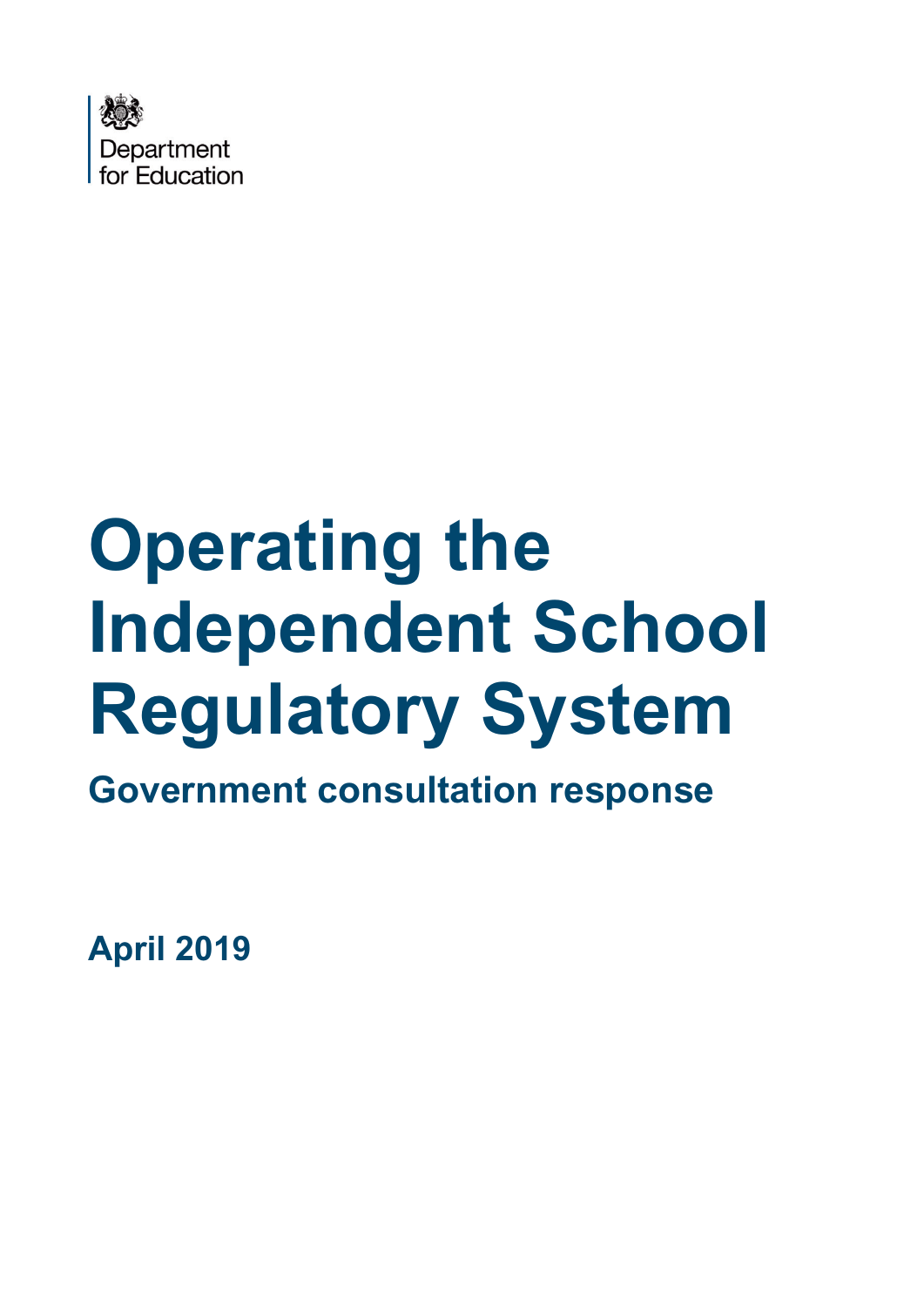# **Contents**

| Introduction                                                                                                                   | $\overline{4}$ |
|--------------------------------------------------------------------------------------------------------------------------------|----------------|
| Who the consultation was for                                                                                                   | 4              |
| Issue date and deadline for responses                                                                                          | 4              |
| Reasons for the consultation                                                                                                   | 4              |
| Responding to the consultation                                                                                                 | 5              |
| Summary of responses received and the government's response                                                                    | 6              |
| Main findings from the consultation                                                                                            | 6              |
| Question analysis – Part 1 Proposed advice for schools on the independent school<br>standards                                  | 7              |
| Question 1                                                                                                                     | 7              |
| Government response                                                                                                            | $\overline{7}$ |
| Question 2 (Government response is under discussion of each Part of the ISS)                                                   | 8              |
| Question 3                                                                                                                     | 23             |
| Government response                                                                                                            | 23             |
| Question analysis - Part 2 Proposed policy statement on regulatory and enforcement<br>action in respect of independent schools | 25             |
| Question 4                                                                                                                     | 25             |
| Government response                                                                                                            | 25             |
| Question 5                                                                                                                     | 26             |
| Government response                                                                                                            | 26             |
| Question 6                                                                                                                     | 27             |
| Government response                                                                                                            | 28             |
| Question 7                                                                                                                     | 29             |
| Government response                                                                                                            | 29             |
| Question analysis – Part 3 Proposed revised regulations for the provision of<br>information                                    | 32             |
| Question 8                                                                                                                     | 32             |
| Question 9                                                                                                                     | 32             |
| Question 10                                                                                                                    | 32             |
| <b>Question 11</b>                                                                                                             | 33             |
| <b>Question 12</b>                                                                                                             | 33             |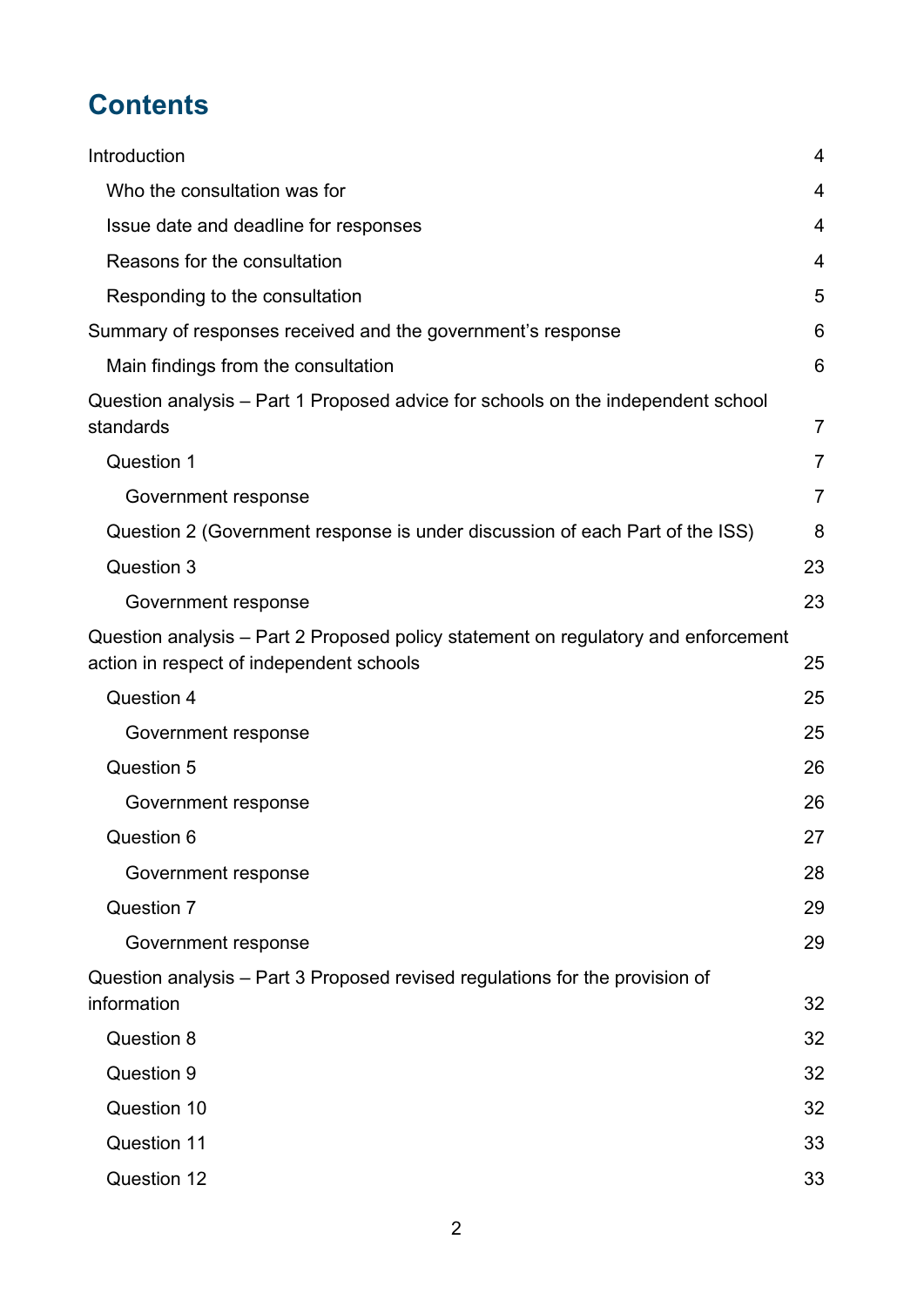[Government response](#page-32-2) 33

[Next steps](#page-34-0) 35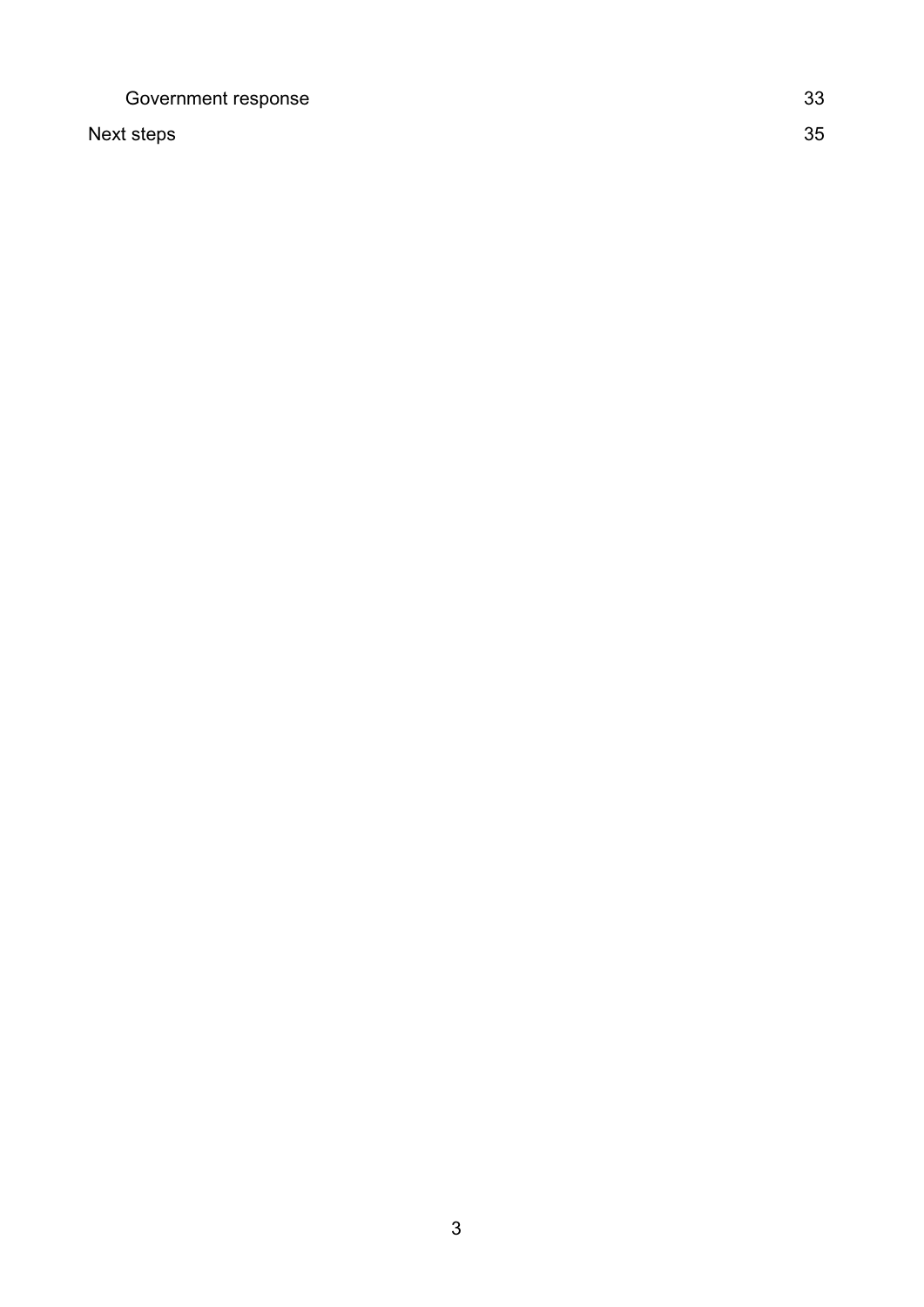# <span id="page-3-0"></span>**Introduction**

The consultation document sought comments on draft versions of two documents which the Department for Education (DfE) proposed to publish:

a. guidance for schools on the independent school standards; and

b. a policy statement on regulatory and enforcement action taken by the department for independent schools not meeting those standards.

It also sought comments on draft regulations revising arrangements for information required of independent schools, and those wishing to register such schools.

The consultation was published alongside the Integrated Communities Strategy published by the Ministry of Housing, Communities and Local Government (MHCLG), and is referred to in its chapter on education and young people. The guidance on the standards and the policy statement, when finalised, are designed to partly address the dangers posed by extremism, and will support the work of the Commission for Countering Extremism, established by the Home Office.

## <span id="page-3-1"></span>**Who the consultation was for**

- Independent school proprietors and staff;
- Stakeholders with an interest in the independent schools sector including associations representing independent schools, local authorities, trades unions, local children's safeguarding boards and faith groups.

## <span id="page-3-2"></span>**Issue date and deadline for responses**

The consultation was published on 14 March 2018 and closed on 5 June 2018.

## <span id="page-3-3"></span>**Reasons for the consultation**

The consultation document set out the reasons for the proposed publication of departmental guidance on the independent school standards. The draft guidance was contained in a separate document which was available electronically and could be downloaded from GOV.UK DfE consultations.

The consultation document also set out the reasons for issuing a policy statement on regulatory and enforcement action in respect of independent schools in England, for which the Secretary of State is the regulatory authority. The draft policy statement was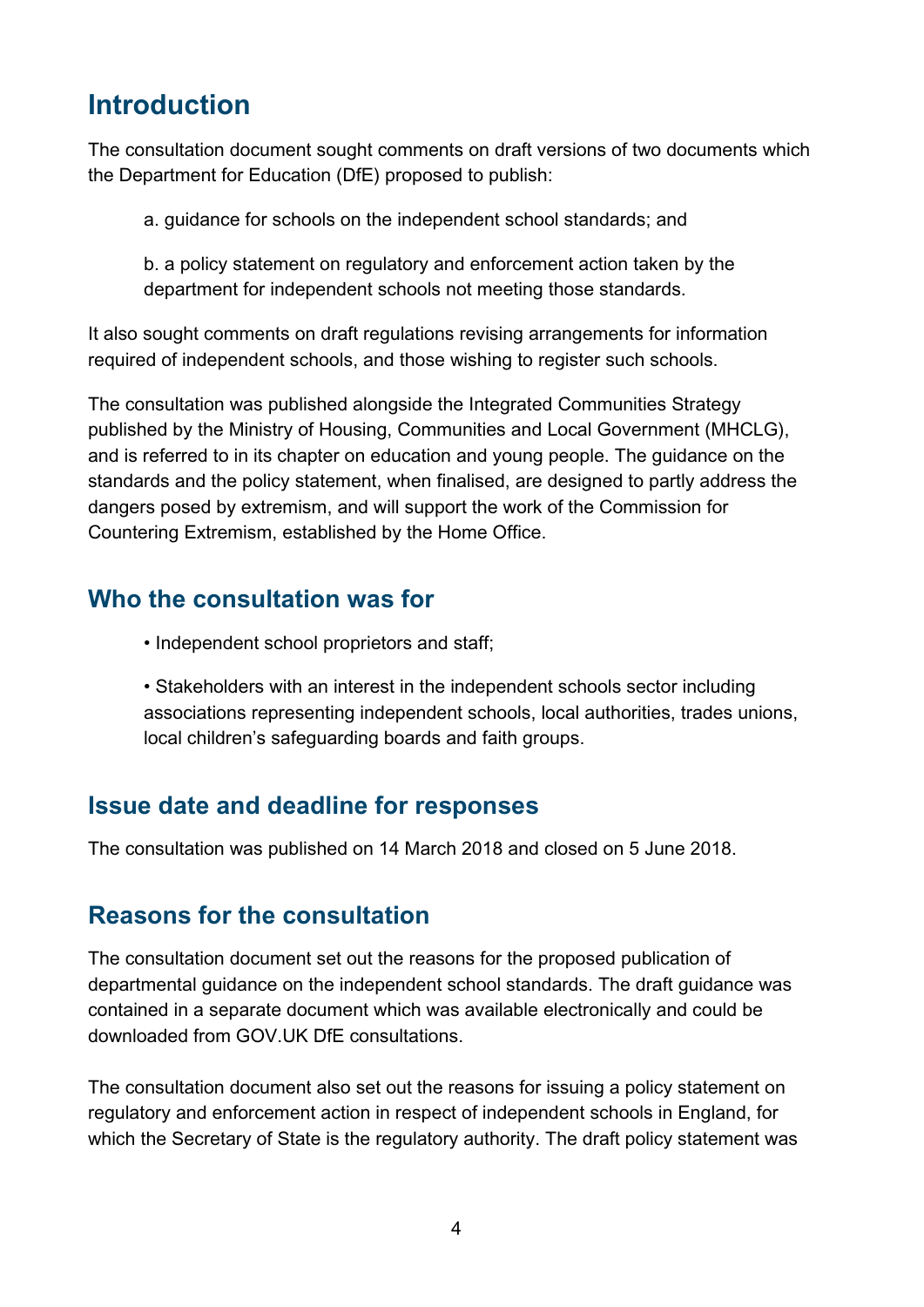also contained in a separate document which was available electronically and could be downloaded from GOV.UK DfE consultations.

The consultation document also had a section about the proposed regulations revising the arrangements governing the information which independent schools can be required to supply to the Secretary of State, and the information required from those proposing to register an independent school. Regulations were made in the summer of 2018 and are now in force<sup>1</sup>; no separate response document was published at the time, but this document contains a section on the responses in respect of the draft regulations.

Views on the draft documents were requested. A response form was provided online alongside the draft documents. Comments could be made on all or just some of the documents.

The guidance on standards will apply to academies and free schools insofar as relevant standards apply to them. The policy statement on regulatory and enforcement action does not apply to academies and free schools. The regulations apply in part to academies and free schools.

## <span id="page-4-0"></span>**Responding to the consultation**

To help us analyse the responses, use of the online system wherever possible was requested. Those who wished to participate were invited to visit www.education.gov.uk/consultations to submit their response.

If for exceptional reasons, respondents were unable to use the online system, for example because they were using specialist accessibility software that is not compatible with the system, respondents were able to download a word document version of the response form, complete it electronically or by hand, and email it or post it to us.

The department held meetings with some stakeholder groups at the request of those groups; these took place outside the consultation period and were designed to help clarify the views expressed by some respondents.

 $\overline{a}$ 

<sup>1</sup> <http://www.legislation.gov.uk/uksi/2018/901/contents/made>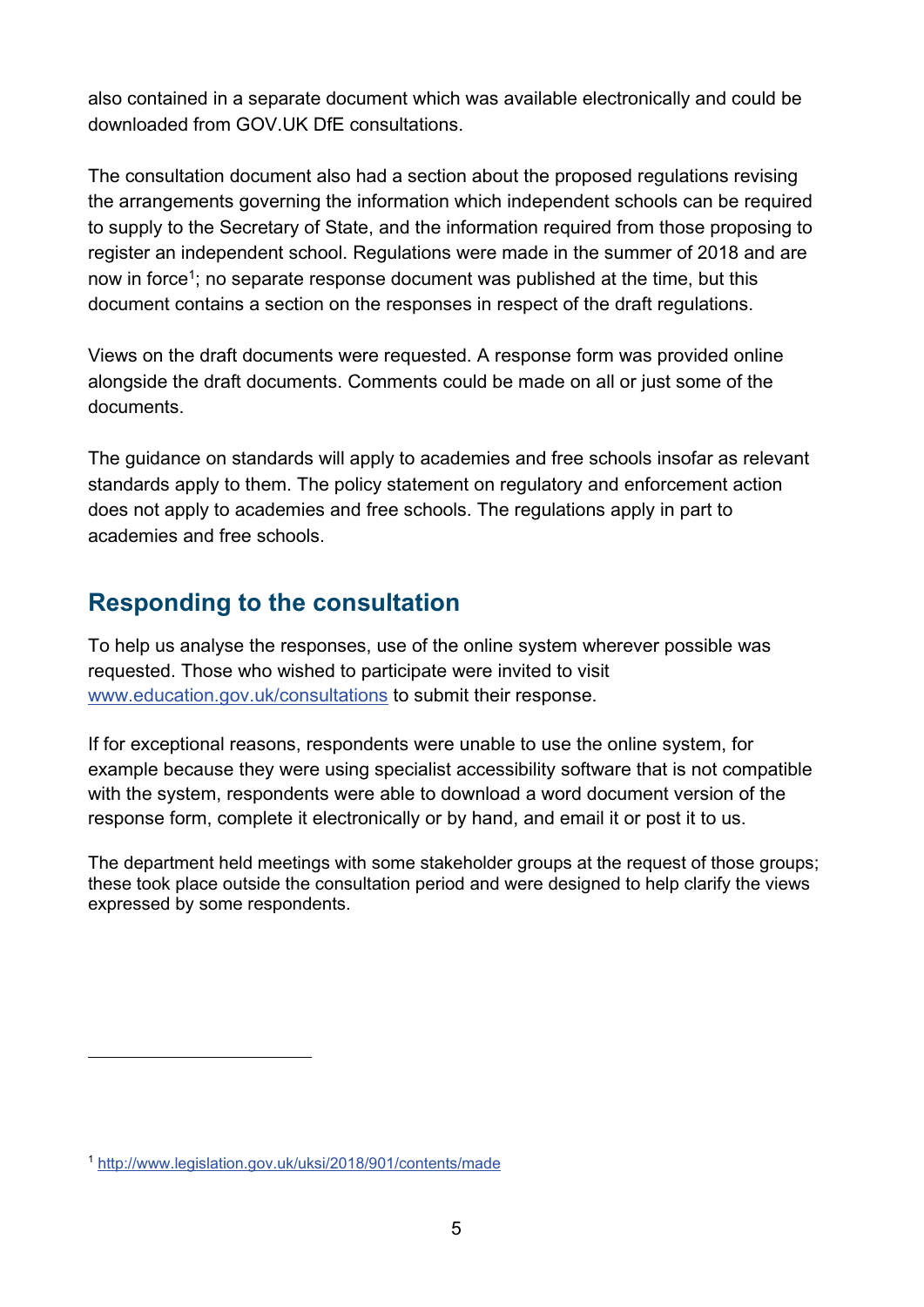# <span id="page-5-0"></span>**Summary of responses received and the government's response**

The consultation received over 12,000 responses. 6,586 of these responses were received via the online system and about 5,800 were received by other means, including an estimated 5,000 in hard copy. Many of the latter were in standard form as a result of campaigns focussed on specific issues. The numerical analysis of responses in this document is based solely on the responses made online, but the comments about responses also take account of issues arising from responses received in other ways.

## <span id="page-5-1"></span>**Main findings from the consultation**

Although there was some support for adopting the proposed guidance on independent school standards – support chiefly from independent schools, which would be expected to benefit from the guidance – there was a large majority in the online responses against the proposed guidance, and overwhelmingly so in the responses received by other means. This appeared to be chiefly due to respondents' disagreement with some specific aspects of the guidance document, rather than opposition in principle to the issue of such guidance. The specific issues raised are dealt with in more detail below.

Opinions on the proposed policy statement on regulatory and enforcement action were more mixed, in that nearly a third of the online responses, and many of the others received, did not comment on it. Amongst those who did, there was very little support for the statement. Having considered the responses, the department believes that this is for two reasons. First, opposition to the guidance on the standards tended to also arouse opposition to the policy statement because the two documents, although having distinct purposes, were linked in the minds of many respondents. Secondly, the policy statement sets out details of a more rigorous approach to the regulatory regime and therefore, was potentially unlikely to garner much support from schools. So unsurprisingly there were few responses in favour of the policy statement, albeit that the statement will make no difference to the vast majority of independent schools which meet the standards consistently but should act to protect the overall reputation of the sector.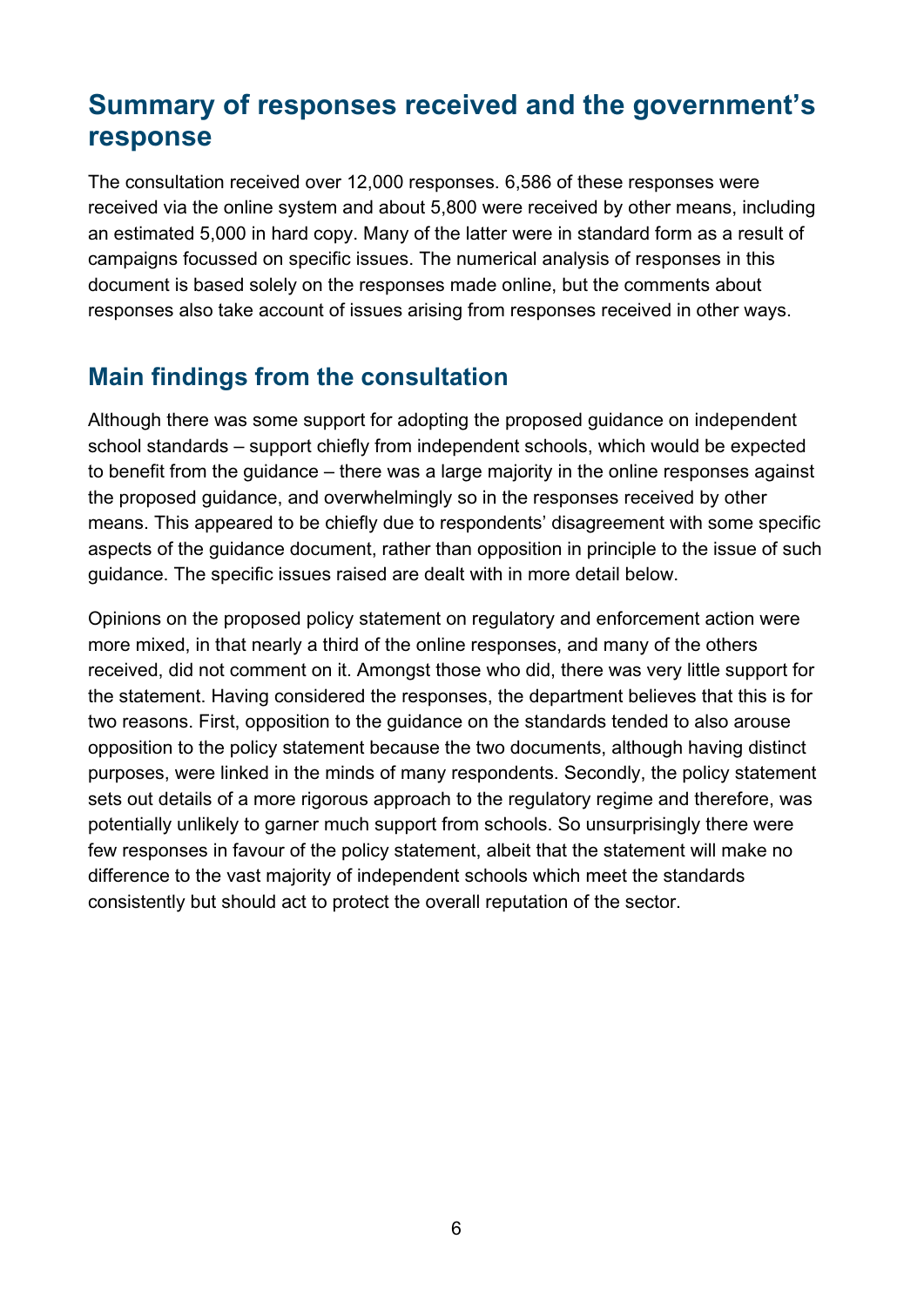# <span id="page-6-0"></span>**Question analysis – Part 1 Proposed advice for schools on the independent school standards**

## <span id="page-6-1"></span>**Question 1**

**Do you agree that the government should issue a single document giving nonstatutory advice on the independent school standards?**

|            | <b>Total</b> | <b>Percent</b> |
|------------|--------------|----------------|
| Yes        | 941          | 14.29%         |
| <b>No</b>  | 3239         | 49.18%         |
| Unanswered | 2406         | 36.53%         |

## <span id="page-6-2"></span>**Government response**

As noted above, the government believes that the small percentage in favour of the adoption of the guidance was the result of the strong opposition to some of its proposed contents, rather than the principle of giving guidance to schools about the independent school standards. Therefore, opposition was connected to detail in the document rather than the principle of whether it should be published at all.

As set out in the consultation document, the government believes that many schools would benefit from guidance on the independent school standards, to help them meet those standards and thereby serve their pupils as well as possible. One quotation extracted from the responses received illustrates this:

*Any information that helps us understand more clearly is helpful. Some independent schools are quite small and we struggle without the larger administration teams that mainstreams have to pick up on changes and to clear ensure that our school is meeting the standards. Anything that helps to understand and inform is much needed.* 

The government therefore intends to go ahead with publication of the finalised guidance document, having taken account of consultation responses in finalising specific sections of the guidance.

Some of the responses received were suggesting changes which would require amendments in the standards, rather than changes to the guidance. However no such revision of the standards is planned; the purpose of this guidance is to help schools meet the standards as they are at present.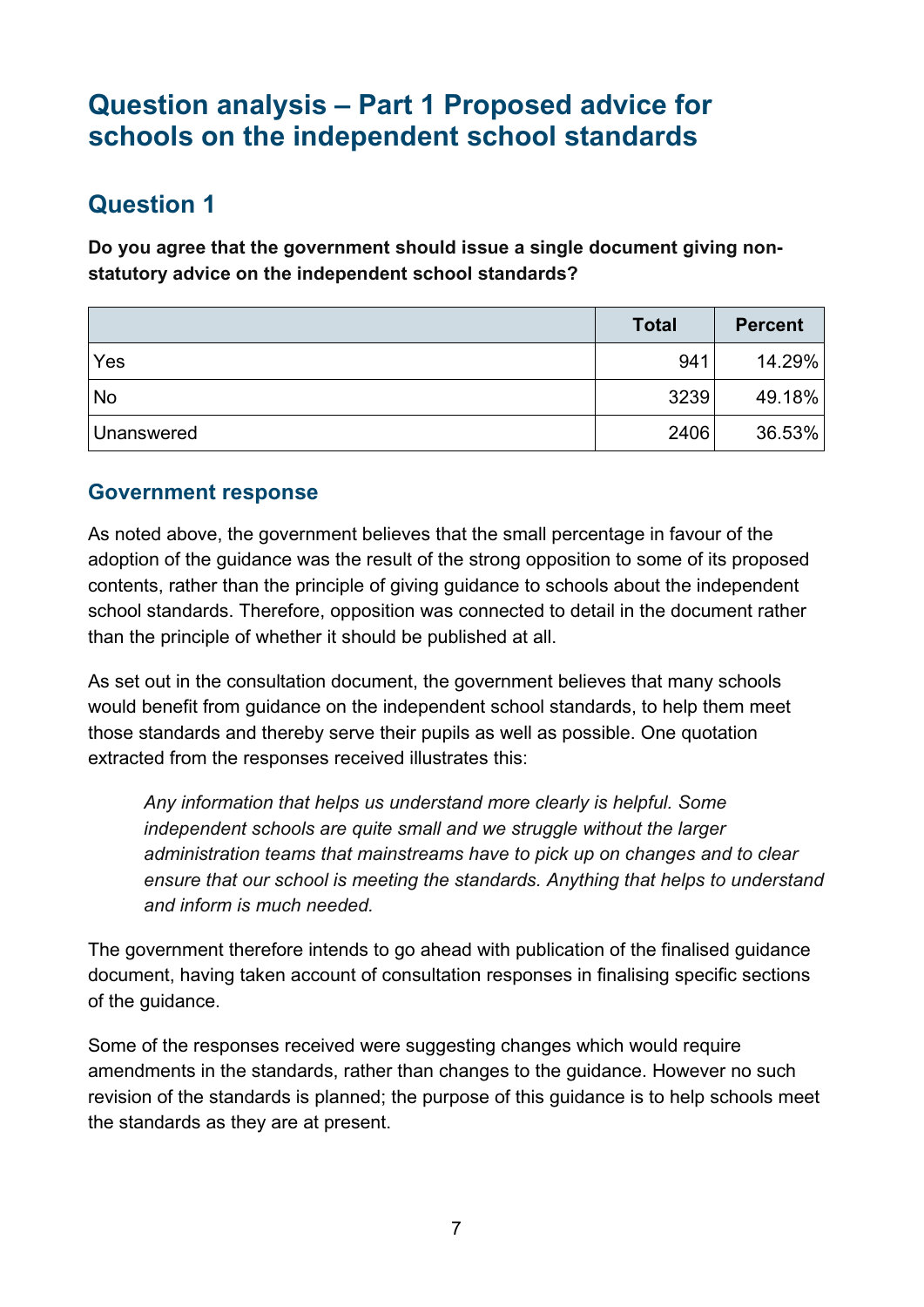## <span id="page-7-0"></span>**Question 2**

#### **What comments do you have on the consultation draft advice?**

## **Summary of responses**

#### **General**

Both positive and negative comments were received in relation to the overall approach taken in the draft guidance document. On the positive side, it was clear that some respondent schools thought that it took the right approach:

*Generally very helpful document, certainly as schools want to ensure compliance. The document does also make it clear when advice is statutory, and when it is simply guidance…*

*It is generally a helpful and useful document. It will help to ensure that the minority of schools who do not support the principles of the Education Act cannot hide behind ignorance and deliberate misinterpretation.* 

*We thought the draft guidance document clear, useful and workable.*

However, given the large number of respondents opposed to the principle of issuing the guidance, and opposed to some parts of its content, it was unsurprising that most comments on the overall approach taken by the document were negative in tone, for example:

*The advice should avoid being prescriptive on matters of religion & ethics.*

*This is a thought control tactic having no place in a democratic society*

*Guidance should be free from identity based politics and concentrate on education only. Education should be balanced in that viewpoint diversity is respected.*

*One of the reasons for independent schools is that they may do things a little differently from mainline education. Parents choose those schools to fit their own ethos and family values. There are plenty of laws existing already to make sure the schools aren't promoting criminality in any way. Increasingly, traditional views on family life are being outlawed. The government and the media seem to be bent on creating a society where everybody has to think in a prescribed way. This is neither healthy nor safe.*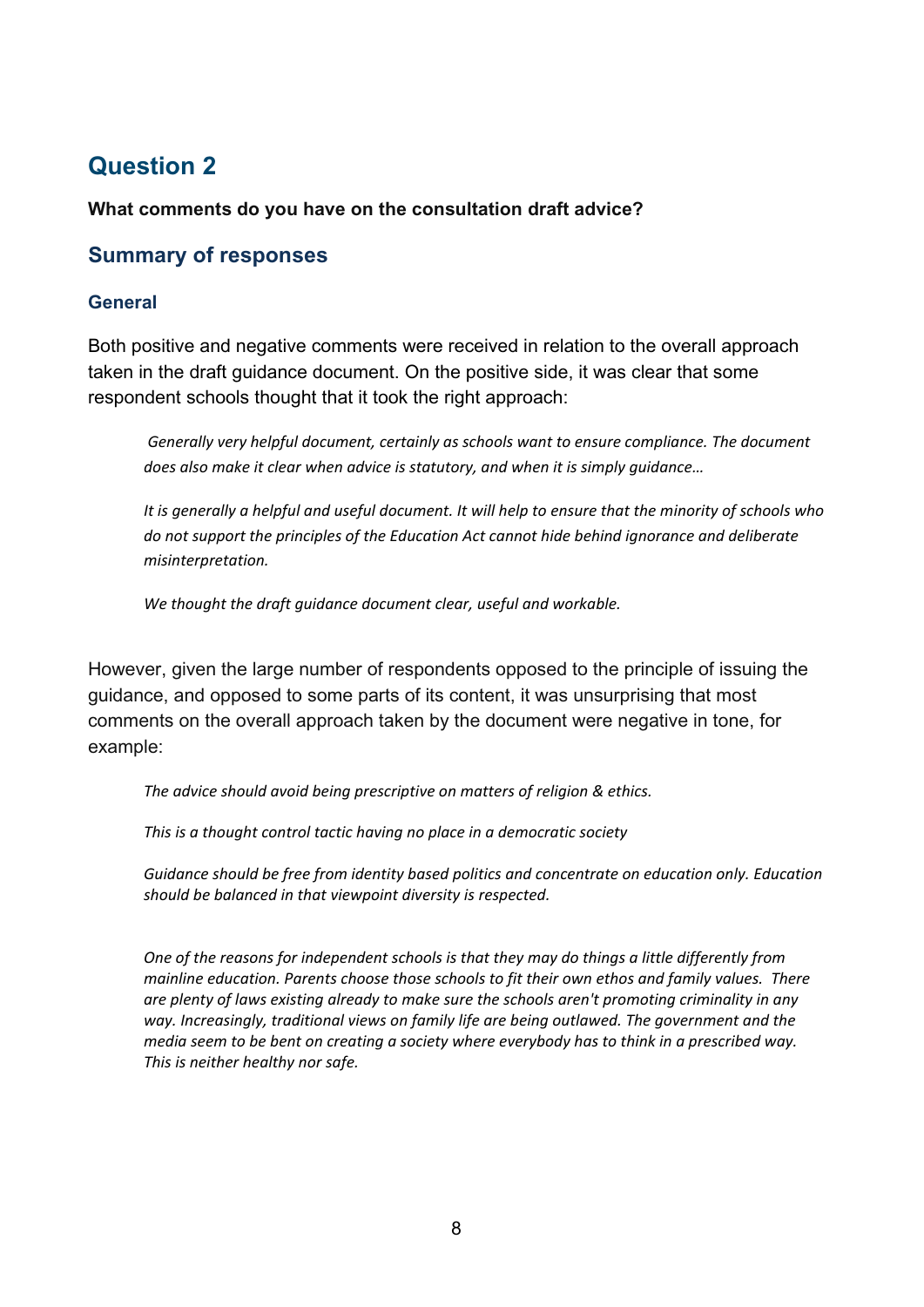Respondents were also able to comment on each of the sections of the draft guidance document. The sense of responses overall has been given through a selection of typical responses since no quantitative analysis was undertaken.

#### **Part 1 (Quality of Education)**

The standards addressed in this Part cover curriculum, teaching and assessment.

Thousands of negative comments were received about this Part, but they nearly all centred on two issues. The most significant was the guidance on the standard requiring that the PSHE curriculum encourages respect for other people, paying particular regard to the protected characteristics in the Equality Act 2010. This was the single most contentious section of the guidance on Part 1. Typical examples of the comments received were:

*The scariest part of the whole document seems to be the 'Protected Characteristics' guidance which meshes together Racism, Sexism, Disability prejudice and a belief in the invalidity of same sex marriage as though they are on a par of unacceptability.*

*As a Christian parent of a child in a Christian School, living in what has always until now been a Christian country with God fearing principles, I find it abhorrent that the DfE is planning to force schools to not only teach but actually support such principles as same sex marriage.*

*The Department for Education is acting as if Parliament has outlawed belief in traditional marriage and the draft guidance breaks promises made by Government ministers that teachers who disagree with same-sex marriage will be respected.*

*I'm very concerned with paragraphs 17 and 18 - Teaching the protected characteristics. I believe that all schools should teach tolerance and respect for every person regardless of religion,race,ethnicity or gender, however I strongly object to my children being taught about each one of the protected characteristics of the equalities act 2010 as I think these are personal matters and not the responsibility of the school.*

*Allow our Teachers and Children to be open and respectful to viewpoints and the value of each individual. To attribute identity characteristics as the sole dimension of personhood is a huge mistake and just leads to further intolerance and oppression of individuals of a different identity get marginalised. Diversity of viewpoint is more important than diversity of identity otherwise we will end with a state imposed morality and thought policing.*

*The ability of teachers to propose reasons for or against issues such as faith, marriage, gender assignment etc is imperative if they are to be able to develop reasoning skills in children. Truth and opinion are often confused with the other matters such as freedom of speech and the right to be different. It is vital that children are able to develop critical thinking from an early age through balanced exposure to these topics.*

*We have always taught tolerance - and if you look closely at communities with a strong Orthodox cohort, you will find that the wider community feels safe when residing among them - irrespective of the cultural differences or beliefs. Many look after their vulnerable neighbours - as is best*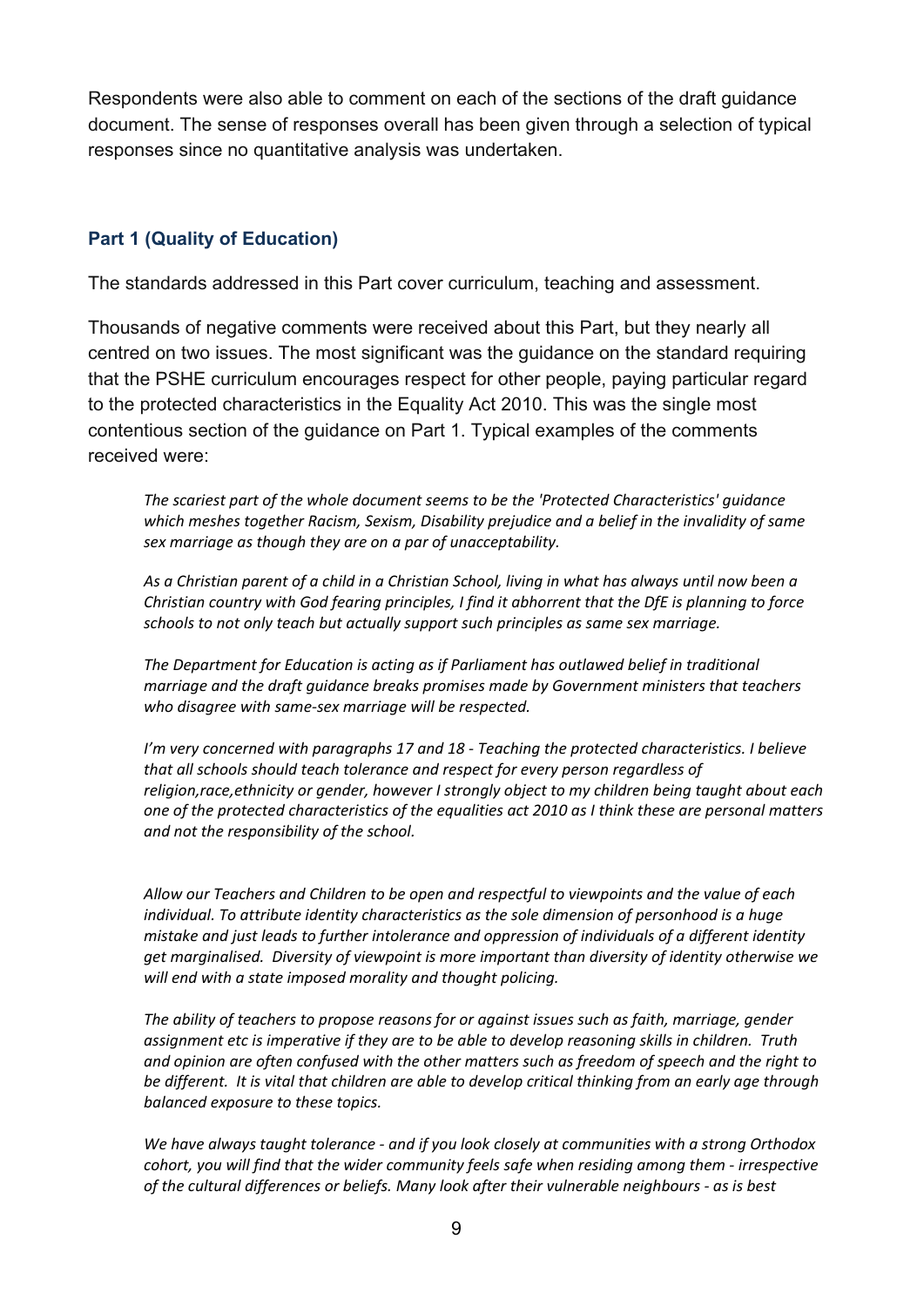*practice.* 

*We do not wish to have our children taught about ' protected characteristics' as this the right and privilege of parents - as are all personal matters.*

There were a few supportive comments, for example:

*welcomes the advice that 'it is not sufficient for a school to say that it meets this standard because its curriculum encourages respect for all people in a general way; that is not paying particular regard to protected characteristics* 

*welcomes the department reinforcing that it is not sufficient to say that schools meet the standard set out because its curriculum encourages respect for all people in a general way.*

Overall, there was a range of representations, from comments to the effect that regulations gave schools complete freedom to teach about what protected characteristics they wanted, to claims that each and every protected characteristic had to be taught to every age group.

The other issue which attracted many negative comments was creationism, which the draft guidance says should not be presented as having an equivalent evidence base to the theory of evolution. Examples of comments were:

*Teaching creation - We teach this according to our faith and the children know this is our belief and is written in our Bible. We should not have to teach them other theories - this will only confuse them.*

*Teaching creation: Restriction shouldn't be placed on Schools with regards to teaching about The Creation of the world. I don't believe that anyone has a right to restrict us in teaching to our children what we believe is true. This would be religious coercion and should be unacceptable in a country that is democratic and has freedom of religion.*

*As a fundamental science and scientific research even when proven is NEVER absolute especially when it is a pure hypothesis - Therefore forcing schools to teach a scientific narrative as fact is uneducational and untruthful period!*

At least one response suggested that the guidance make clear which scientific theory was considered to have a firmer evidential base but no change has been made on this account because this is implicit in the guidance as it stands.

Some comments were received about the guidance on other requirements addressed in this Part. Examples of negative responses were:

*Career guidance: As a parent I want to be able to choose a school for my child that will teach career guidance compatible with my faith and lifestyle. I don't want the government to force my child's school to promote options that conflict with my faith. My children will be free to make their own choices as adults.*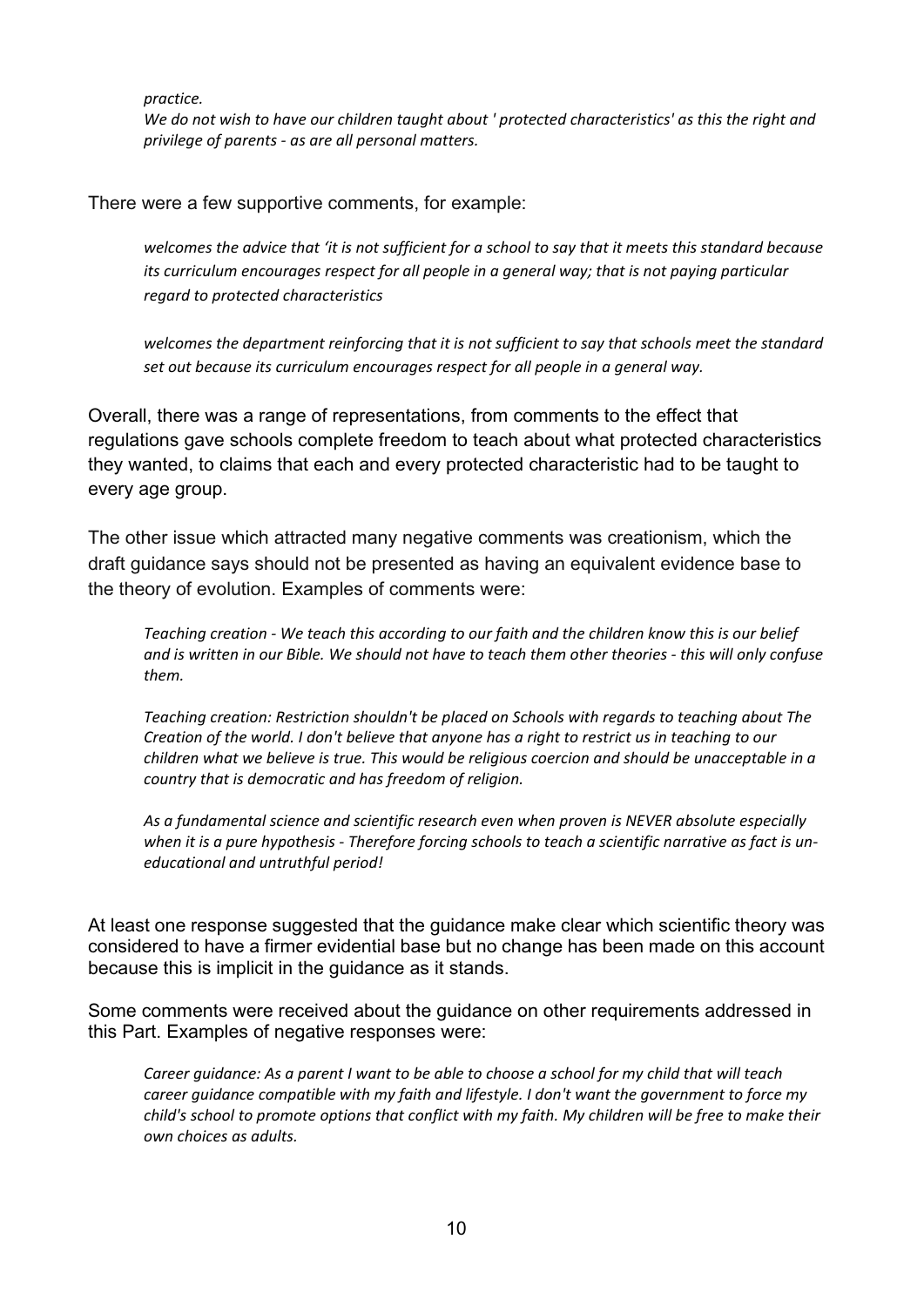*I feel that carer guidance should reflect the reality of most or targeted children rather than giving them unrealistic and unpractical choices.*

*Teaching English: Some of my children attend a Yiddish speaking school. I want them to make progress in English, but am fine if the school doesn't meet age expectations each year. They may have a late start in English but from past experience I know that they will catch up in older year groups.* 

*I strongly believe that the Orthodox Jewish schools have an excellent standard of education, Even the ones starting English at a later stage!*

## **Government response**

Some of the responses received would require changes in the standards themselves rather than the guidance. The guidance must be consistent with the existing standards, and the overarching approach in drafting and revising the guidance reflects that requirement.

After considering the large number of responses related to how protected characteristics should be addressed in PSHE, the government has reconsidered the wording of the guidance. It has concluded that the wording of standards does not support drawing a sharp line between what is required for secondary school age and what is required for younger pupils, but that otherwise its approach is correct. Consequently, the government has removed the reference to a primary/secondary school age split in expectations for teaching pupils. Although the guidance is that it is for the school to decide what is ageappropriate, schools will have to be able to explain their decisions and the rationale behind them in order for the requirement to be met. As set out in the standards themselves, schools will still be able to consider how their ethos informs their approach; and the requirements in the standards do not prevent the teaching of the tenets of schools' particular faith ethos – something which many respondents did not seem to understand. Schools will also have to meet obligations imposed by other legislation, for example the requirements to be included in the standards from 2020 for sex and relationships education to be taught to secondary age pupils and relationships education to primary age pupils.

One response contended that the statement in the draft guidance that schools should not teach pupils that same-sex marriages or civil partnerships should not be recognised as being lawful unions under civil law was incompatible with human rights legislation. The government has changed the relevant text to clarify its intention and also that schools can make the position of a relevant faith clear when it is different.

The government does not believe that any substantive change to the consultation version of the guidance is required as a result of negative responses relating to the guidance on teaching creationism. We consider that the guidance here is consistent with the meaning of the ISS. Indeed, it would severely disadvantage students in their understanding and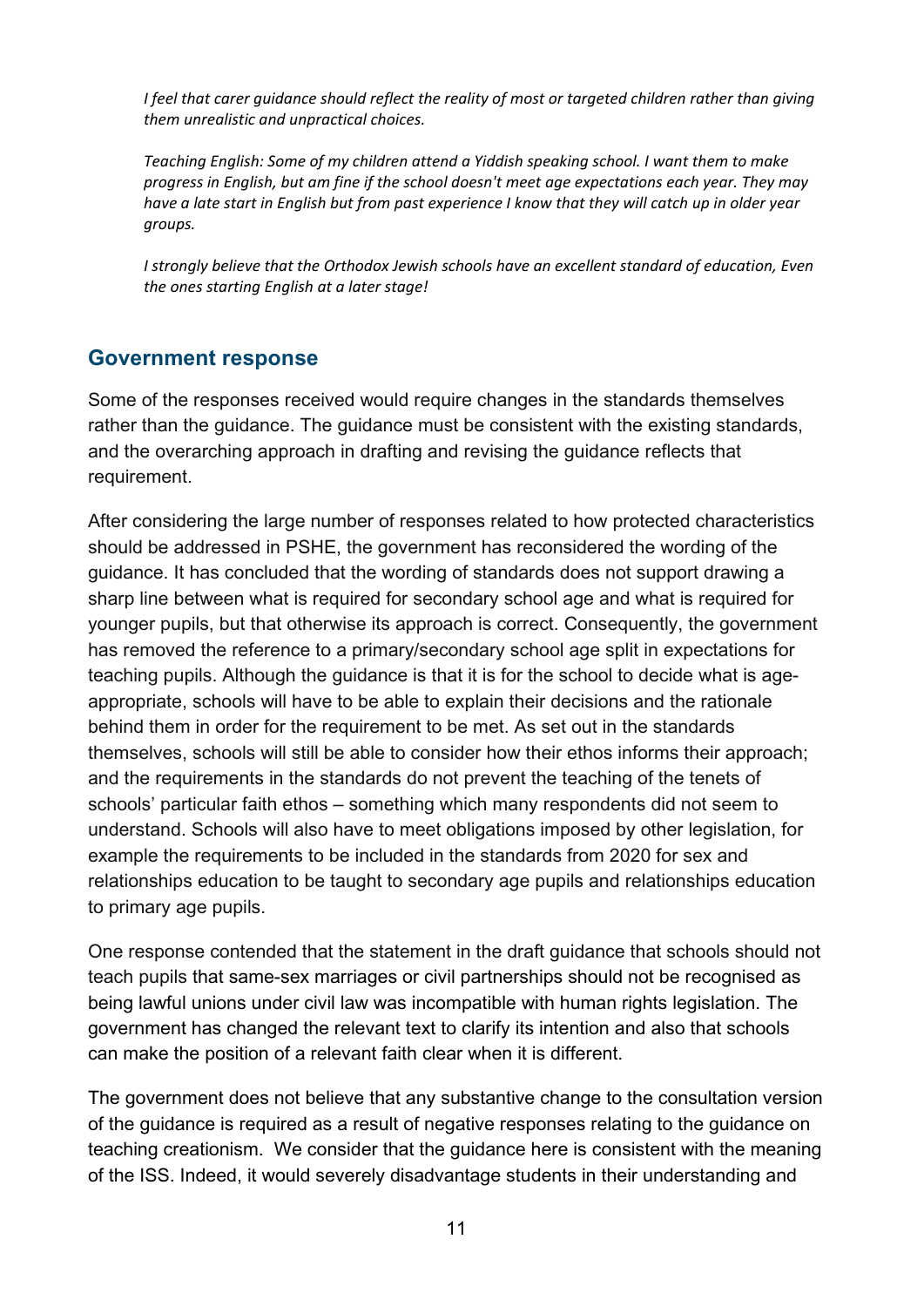knowledge were creationism to be taught on a par with–the theory of evolution in terms of its evidentiary basis. However, an addition has been made to the text to clarify that holding creationist views should not lead to any lack of respect from others.

The government does not accept that the guidance needs changing in relation to careers guidance. The relevant standard would not be met by constraining, in the ways proposed by respondents, the information available to pupils on choices open to them.

The guidance relating to the teaching of English has not been changed. The standards in question, in the government's view, clearly require pupils of all relevant year-groups to be taught English.

Other changes of substance made to this section include a fuller section on gender separation, following the issue of government guidance on that issue in the summer of 2018; and clarification of the inter-relationship between the Early Years Framework for Schools (EYFS) and the ISS because it was thought helpful.

#### **Part 2 (Spiritual, Moral, Social and Cultural Development)**

Many thousands of comments were also received about Part 2. To a large extent they duplicated comments on the PSHE element of Part 1, because the SMSC standard includes a requirement that the school ensures that principles are actively promoted which encourage respect for other people, paying particular regard to the protected characteristics set out in the 2010 Act. These tended to concentrate on sexual orientation, although this was often not overtly stated, as in these examples:

*Children should not have to mix with others if parents don't wish it. You just can't force some things and you should have more tolerance and respect of our faith based wishes.*

*What is the Government doing to respect the faith, stance and position of those schools and teachers that are contrary to sex education for children under certain age and same sex marriage?* 

*I would like my children to be moral upstanding citizens and would not like them to be told deviant ways of life. School children are way too young to differentiate between what is good for them and what might not work for them. School should not be promoting a way of life different to the children's parents' way of life.* 

*All schools should have to teach about tolerance and respect for everyone. but that doesn't mean schools have to teach about different lifestyles or the protected characteristics which i do not believe the standard requires.*

*Orthodox Jews have extremely high moral standards and are simply unable to teach certain things in schools. The children are taught about anything that is relevant to them at the correct time and the lack of SMSC education in Orthodox Jewish schools does not detrimentally affect anybody. Nobody should be forced to teach something against their will.*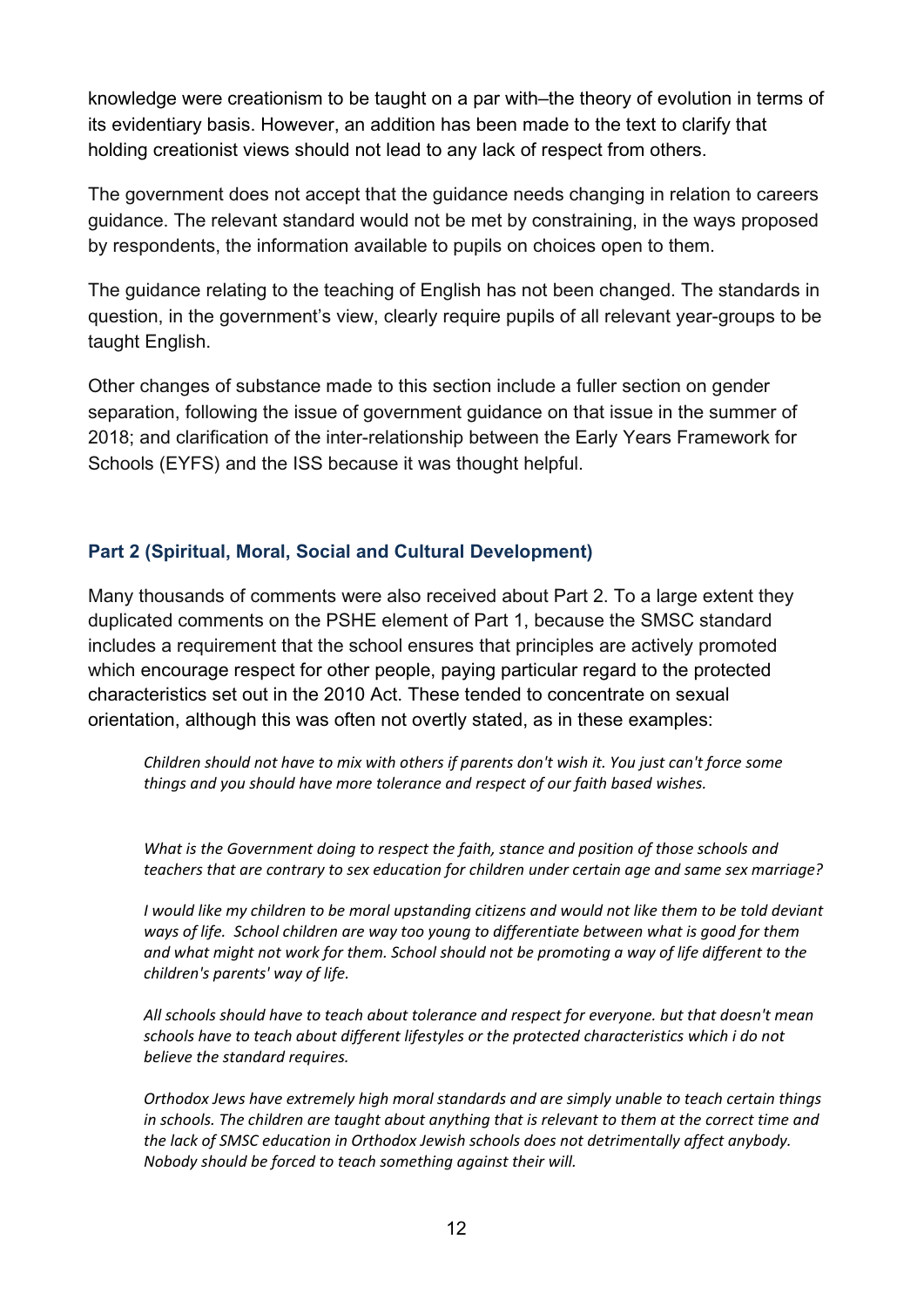or same-sex marriage, which tends to be a proxy for the same issue, as for example:

*they should not teach same sex marriage as it is between man and woman as clearly SCRIPTURE SHOWS*

*It would limit the freedom of speech and would be on the conscience of those who disagree with same sex marriage.*

Far fewer comments were made on other specific sections of guidance in this Part. Examples include:

*If citizens of this country had always "respected" existing laws, there would never have been any reforms and we would still be stuck in the dark ages.*

*Paragraphs 69-70. Having opposing views and allowing debate is good. If the presupposition is that faith groups need to allow diversity and consideration of other faith groups, then we also need to include this for those with no faith, secular and atheist views. So a school that doesn't have a religious basis will also need to demonstrate that it does invite faith speakers in, and takes care not to 'no platform' those who it disagrees with. For example, if there is a conversation about abortion, and a Mary Stopes clinic representative is allowed to speak, then pro-life campaigners also should be allowed to express their views.*

*For example, paragraph 69 includes the statement that 'it would not be necessary to challenge the speakers' views at the time'. However, it may be absolutely necessary to do so, dependent on the views expressed. It is good for pupils to see views being debated, and there may be occasions when responsible adults should provide an immediate counter argument to the expression of any extreme views.*

*My religion does not allow for pupils to learn about the achievements about other cultures.*

*Christian values are of a higher standard than British values. British values lead to confusion.* 

*I agree with the general message in part 2 but I still believe that it is unnecessary to teach children details about other faiths and beliefs. Children should be taught that there are many other religions and cultures and that people have a large variety of customs which we may not understand but have to respect.*

Some more general comments were received on the guidance for this standard. Examples are: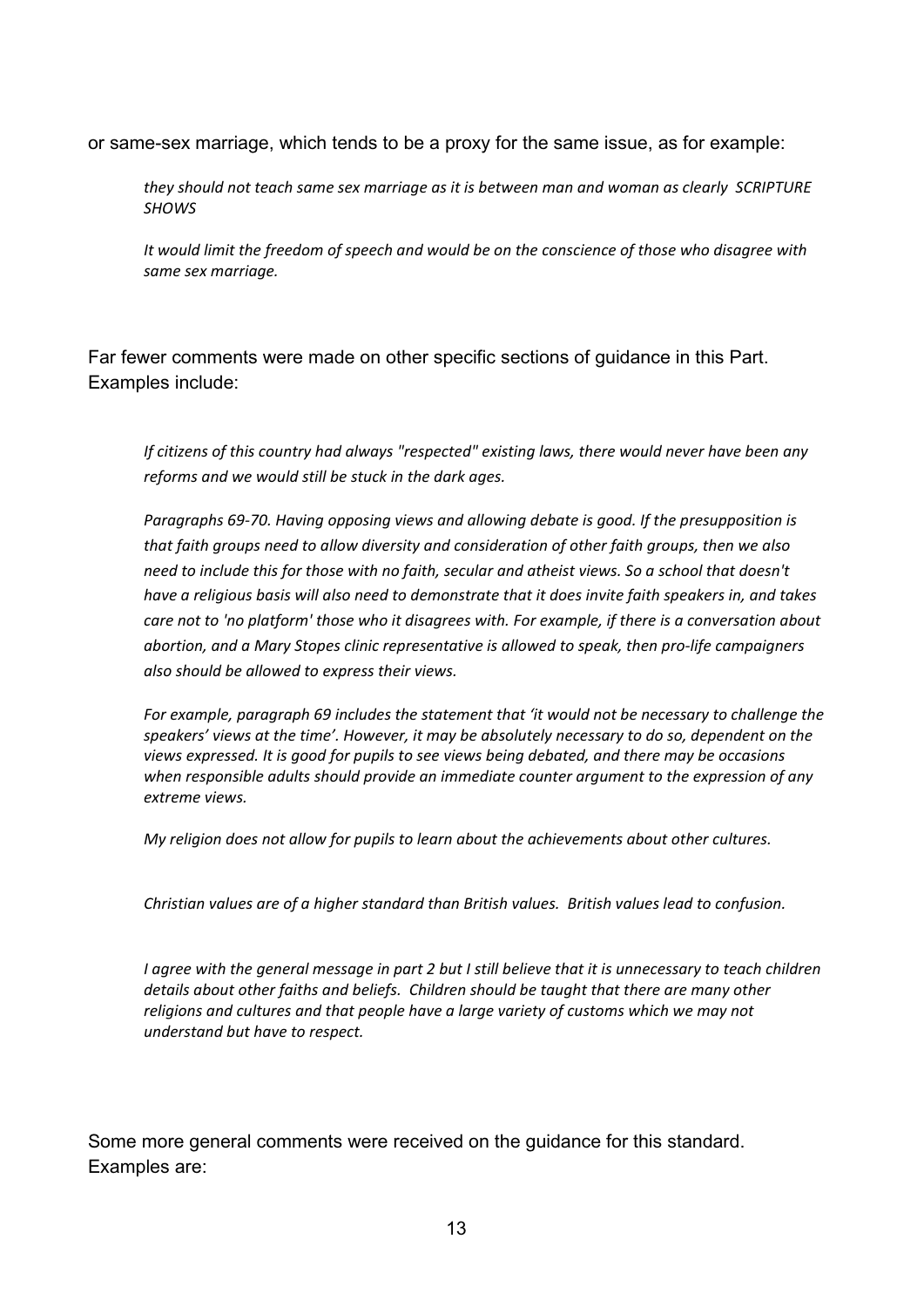*You lot couldnt advise on which bus to take, start to recognise your own basic level of education, i.e. ignorance and stop your mindless interference.*

*The guidance seems to be a relatively random selection of advice mainly targeted at Christian and Muslim schools targeting perceived limitations of those faiths from a secular perspective.*

*This document has nothing whatever to do with SMSC standards but is a direct attack on faith schools and aims to replace moral standards with an "anything goes" mentality pandering to a minuscule minority and which seems to be embedded in Ofsted methods.* 

*This advice seems sensible especially in view of attempts in some universities to de-platform speakers and shut down debate.*

*Do we not believe in democracy and freedom of speech and beliefs anymore?* 

*Very wordy and complicated. Surely it would be better to ask the school staff and the inspectors to use common sense?* 

*The idea that being LGBT is a 'lifestyle choice' has historically underpinned much homophobia, biphobia and transphobia by suggesting that being LGBT is a 'choice' and not a valid identity. To avoid this potential interpretation, we recommend that references to 'lifestyle' are removed.* 

*definitely a good idea to promote tolerance of people who think differently and to inculcate in pupils the importance of obeying the law of the country*

#### **Government response**

Some of the responses were in effect seeking a change in the standards themselves, which the guidance cannot provide. Other responses were made which did not accurately relate to the content of the guidance – for example, the guidance relating to promoting respect and the protected characteristics does not mean that schools need necessarily agree with same-sex marriage.

Having considered the responses on this section, the only changes of substance to this section of the guidance for the finalised version were to the text on securing balance when external speakers are used, and the removal of the phrase 'lifestyles'. In addition the text relating to the requirement for promoting respect for people having regard to the protected characteristics was amended to align it with the approach taken, elsewhere in the guidance, on the similar requirement in Part 1 relating to PSHE.

#### **Part 3 (Welfare and health and safety)**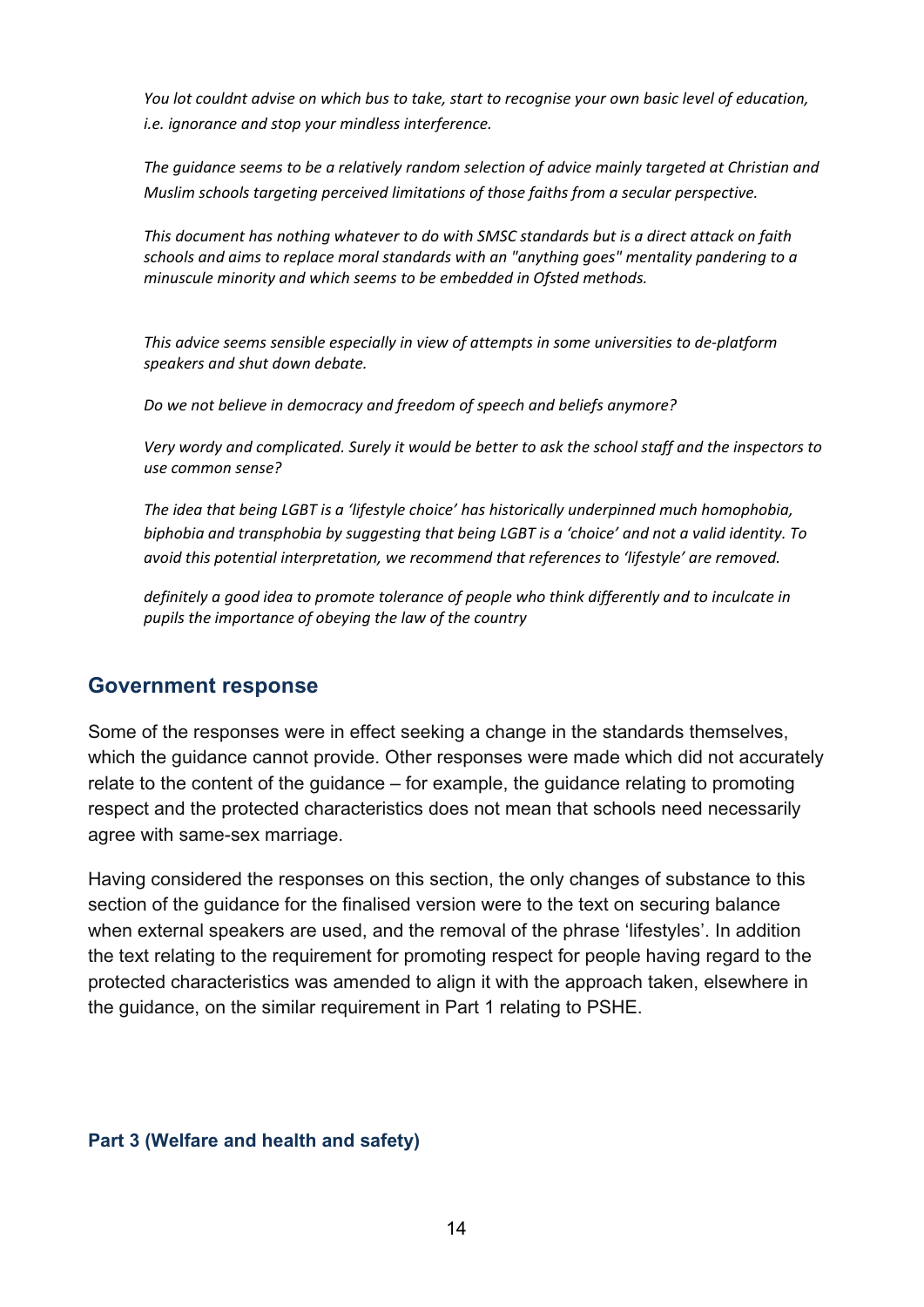Far fewer responses were received for this section of the guidance than those relating to Parts 1 and 2; and many of those that were had content that was clearly related to those Parts rather than Part 3 (for example by referring to the protected characteristics) – these were disregarded in considering possible changes to Part 3 but were considered along with the other responses in connection to the guidance on Parts 1 and 2.

Amongst responses received in relation to Part 3 which did relate to its subject were:

*This is well written and clearly expressed.*

*The Safeguarding Policy is a particularly crucial and sensitive document and we welcome the guidance about what should be included. This may in time lessen the need for third-party organisations to sell schools their own 'checklists' and policies, which can only be a good thing.*

*Bullying is detrimental anytime anywhere and as such should never be tolerated in any school or community! But it is just as harmful to introduce children prematurely to risks of which they are unaware of and do not affect them*

*Our children are extremely well looked after, they will never be found hanging around on street corners etc, let alone after dark. Cyber-bullying is simply non-existent. It is simply unreasonable to imply a blanket advice on children's welfare to encompass children of all communities, backgrounds and faiths. It our mind, this goes against their welfare by exposing them to fears that are totally not applicable to them. This is not the intention of the regulations.*

*The upholding of the parent as the ultimate decision maker in respect of their children's welfare. No child should be taken for an abortion without the parents knowledge. If they believe there is abuse in the immediate family, then social services should be involved.*

*Yes, make sure playing fields are sold off, conkers are banned, no one should be exposed to snow, i could go on but you have hearing difficulties*

*The paragraph that relates to the use of corporal punishment in schools (83) needs strengthening. It needs to be clearer that this is a criminal offence.*

*Accessible mental health care should be more readily available* 

*All teachers and parents are well aware of their responsibilities in these matters without the government interfering, especially when thinking about the complete mess of other parts of society they have had a hand in*

*Again, less government interference is necessary. For generations children and teachers have managed to cope with existing safeguards, and there is no need to try to legislate for every little idea civil servants have been able to think up.*

*There is no requirement in the standards contained within Part 4 'suitability of staff, supply staff and proprietors', to disqualification by association checks. It would be helpful for these checks to*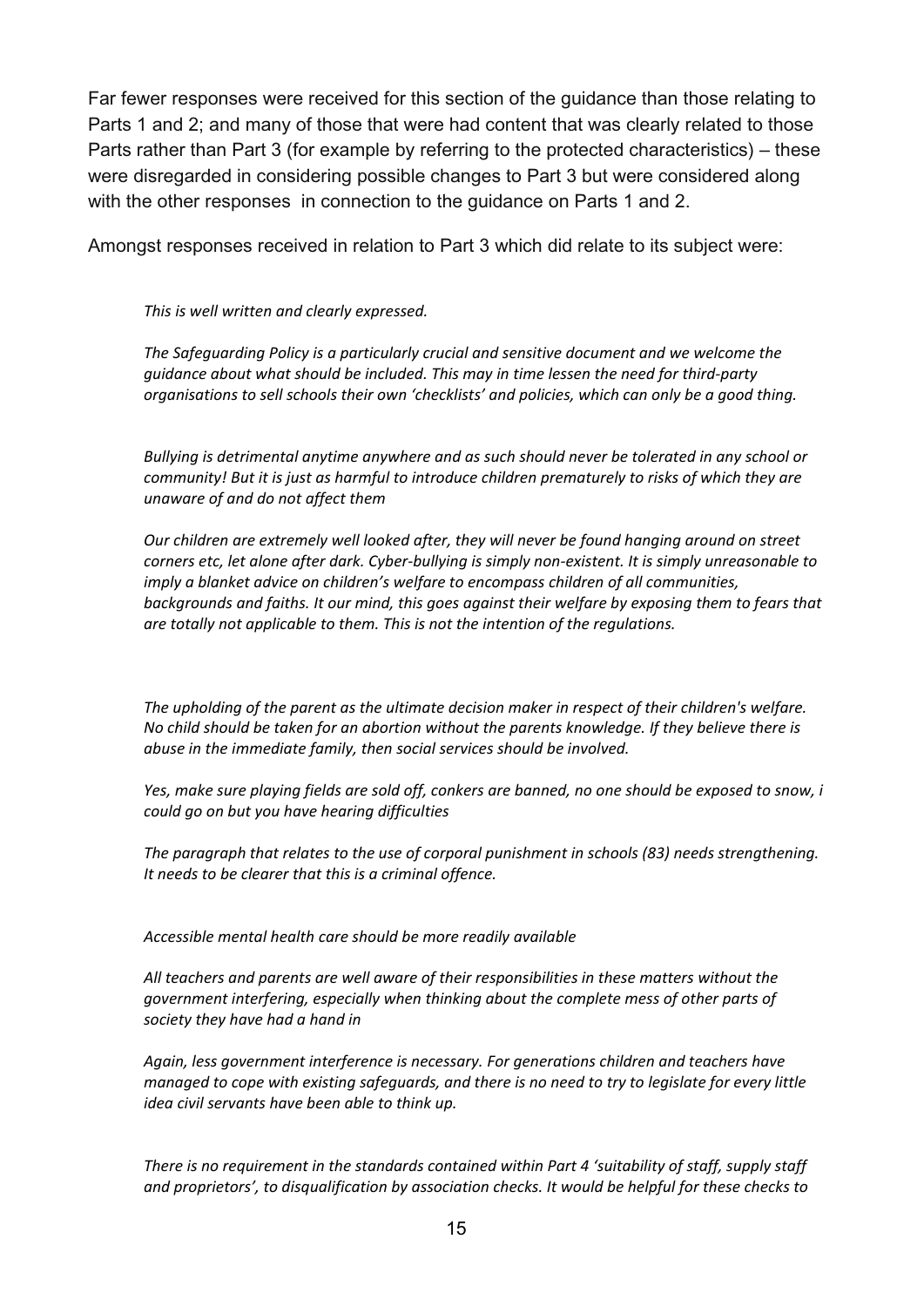*be explained under the overarching safeguarding standard (7(a)) as these can be overlooked by schools.*

## **Government response**

Despite this wide range of topics covered by responses, the government does not consider that any of them meant that substantive changes should be made for the finalised version, except in two respects. For these (the guidance given about corporal punishment, and in connection with boarding pupils who are registered at a different school) some clarification has been inserted - because it was considered that the original consultation text was for the former not clear enough on a school's obligations, and for the latter, insufficiently detailed. Otherwise, the responses were considered to be expressing opinions which did not justify any change in the guidance, or were irrelevant to the standards in question.

#### **Part 4 (Suitability checks and recording of checks)**

Again, fewer comments were received on the substance of this section and many of those received were actually about Parts 1 and 2. Some other responses appeared to have resulted from a misunderstanding of the term 'suitability checks' since they referred only to teachers' opinions and knowledge rather than the actual checks required.

Amongst those responses received on the substance of Part 4 were the following:

*Please make it very clear about how to deal with references for new staff, particularly ancillaiary staff. We often find that referees simply do not reply despite regular requests and even phone calls. How essential is it to have two written references for ancilliary staff, how should a phone reference be recorded on paper, is there a set form?*

*Page 32 'Because of the need for precision the standards are worded in ways which are not always easy for schools to interpret. This should be seen as an opportunity for the DfE to be very clear about compliance with the standards. This is the area in which schools are most often noncompliant. The standards and the advice given for compliance with regard to the SCR need to be easy for schools to follow.* 

*The requirement for all supply staff to have a DBS certificate that is no more than 3 months old when they start work is a difficult one. There are many reasons why some teachers only work as supply staff. This requirement means that they have to work at least some part of every school term. I worked as supply for a school which wanted me in regular work for tuition in the autumn and spring terms, but after SATS tests in May, did not need me. It meant I was free to support my husband ore in his work as a pastor. It included travelling abroad with him sometimes. I was happy to have the summer term free of teaching, but both the school and I had to ensure that I did one day in that term, even though they didn't really need me. It is a silly requirement. My DBS certificate would have become useless, and needed to be re-done, if I had not done that one day.*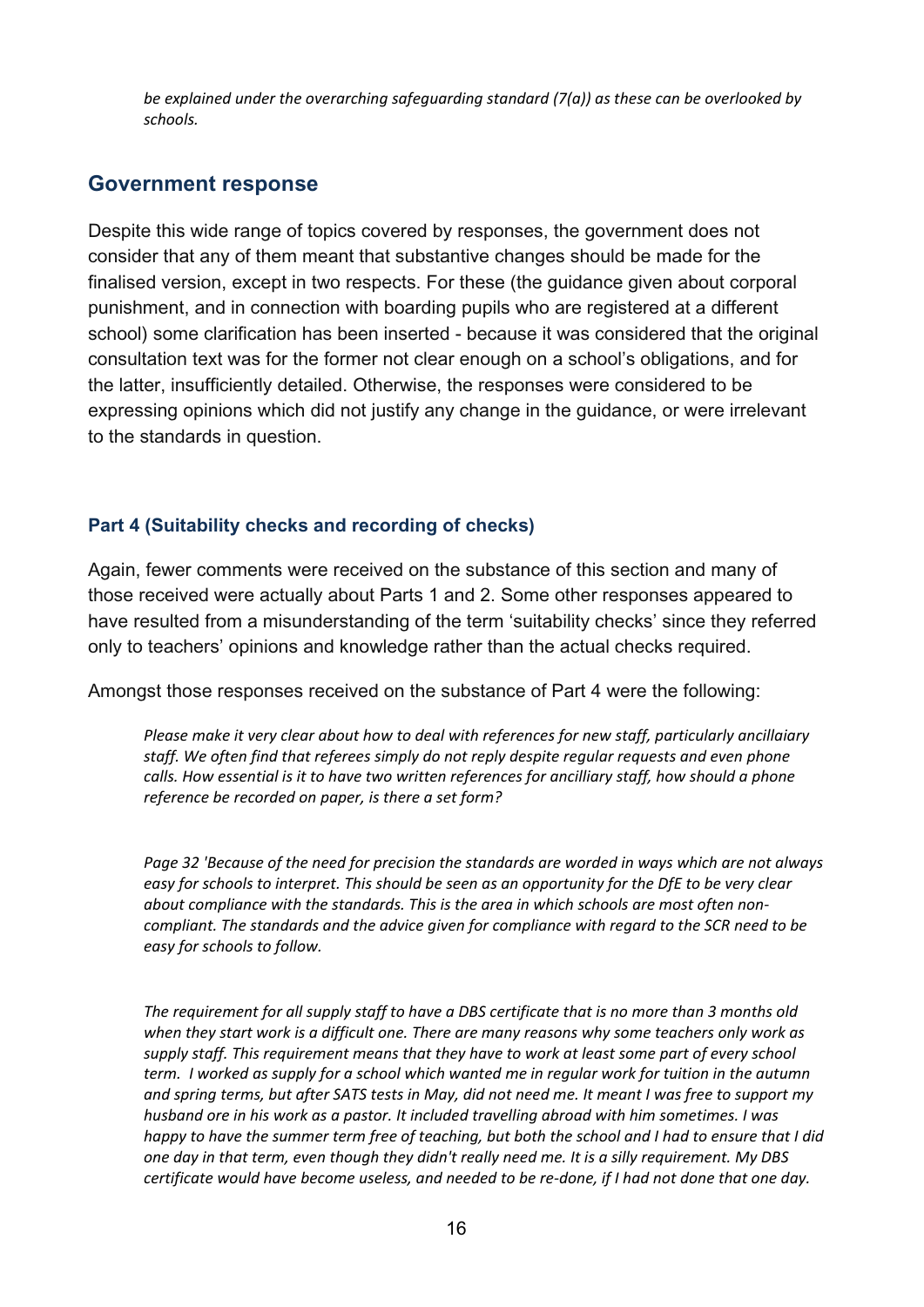*Supply teachers are no more likely to turn criminal just because they don't teach for a term. If the normal school policy is to renew every 3 years, then that should stand, whether or not a supply teacher has worked.*

#### **Government response**

Since the document is guidance on the standards it cannot change the substance of those standards, for example by amending the requirement for DBS checks. Furthermore, the government does not believe that the guidance requires significant expansion because more detailed information on checks and safer recruitment is available in the statutory guidance document 'Keeping Children Safe in Education', which is re-issued annually. Changes of substance from the draft version relate to an amendment made, after publication of the consultation draft, to one of the standards covered in Part 4 about supply staff who have lived or are living abroad; a correction on the interaction between material changes and checks on the chair of the proprietor body; and a new section on barring by association, which relates to changes made to other legislation but was missing from the draft version, as some respondents pointed out.

#### **Part 5 (Premises and accommodation)**

This section of the draft guidance document is very brief as the standards are the same as those for maintained schools, and there is a separate guidance document already published on the gov.uk website. It therefore identifies only a few key issues which sometimes arise during inspection so that schools can be prepared for them.

Again some comments were actually about issues such as the protected characteristics. Amongst those which were about the substance of Part 5 were:

*The goverment has to set standards regarding safety and not general standard e.g the colour of the paint*

*Government should advise rather than regulate and encourage and promote improvement in buildings and premises, using the tax system e.g. not charging VAT on such works, or grant maintaining improvements.*

*I* vehemently disagree with the suggestion that "a judgement as to whether a standard is met will *often be a matter for the professional expertise of a school inspector, having regard to what would normally be regarded as suitable for the pupils concerned;"*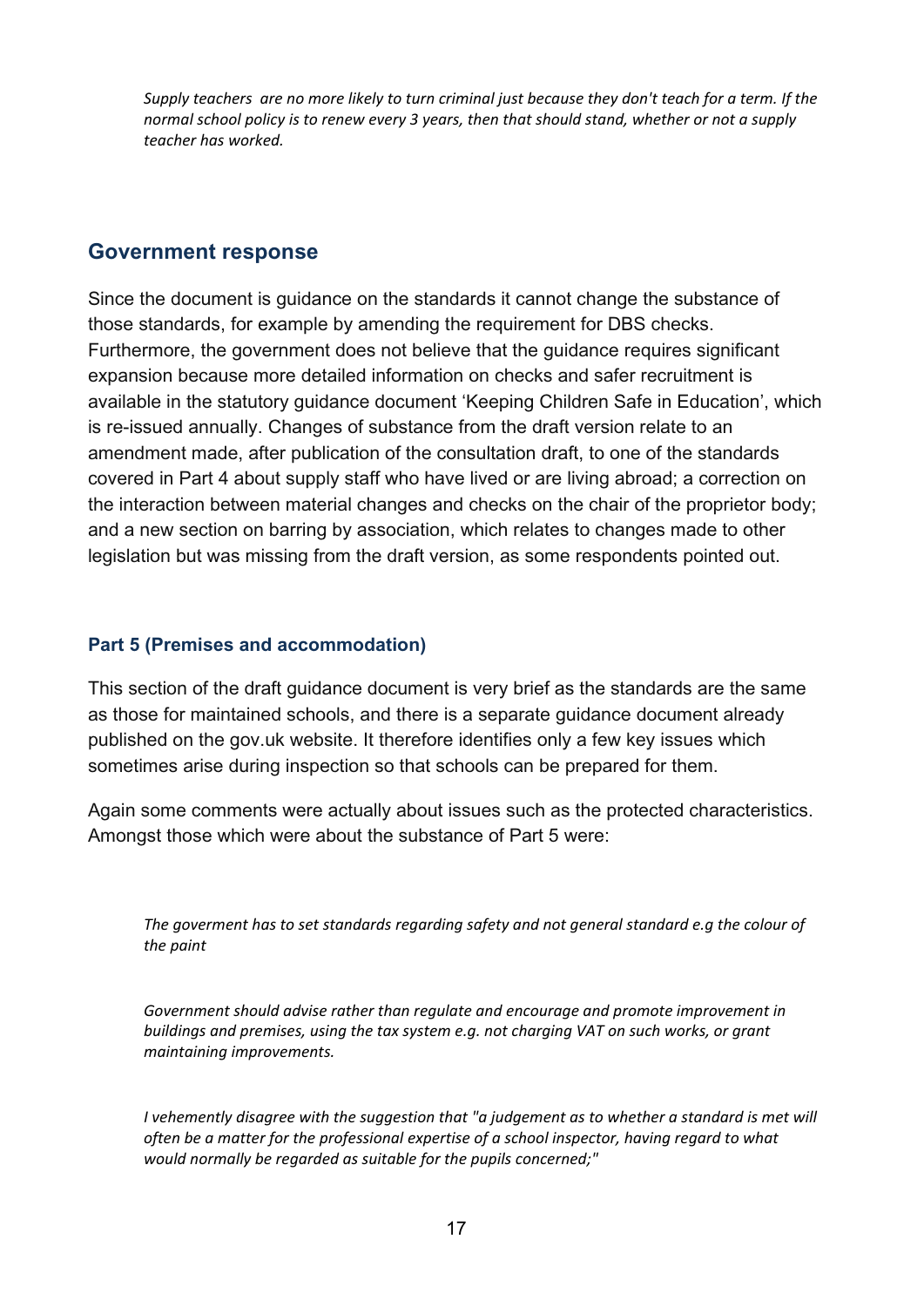*All students should have a right to - sufficient play space; sufficient classroom space; hygienic facilities; fire safety plans - to name but a few. The department is being lazy in not drawing up detailed prescriptive requirements.*

*Buildings do not make good schools. They must be safe and secure with adequate toilet facilities, reasonable classroom space and play areas, but they do not have to be architectural edifices with no heart*

*High standards required. We should be beyond the days of leaking roofs and classrooms with asbestos or rooms that are too small or too crowded or playgrounds that have unsafe areas in. . Adequate toilet and shower facilities etc.* 

*As long as health and safety standards are met why should government be interested in the buildings particularly at independent schools. There is not unlimited budgets for buildings* 

#### **Government response**

Some of those responses quoted above are actually about the standards themselves rather than the guidance given on them; the guidance cannot change the substance of the standards. Given that this section simply noted some issues which have commonly arisen for independent schools, rather than being a substitute for the general guidance on premises standards published on the gov.uk website, the department does not consider that changes to the consultation version of this part of the guidance are needed, except for one small clarification relating to the security of premises and health and safety.

#### **Part 6 (Provision of information by schools)**

This section of the guidance document is relatively complex because the standards it concerns are very detailed but there is no other guidance available upon them. Again, the number of responses received in relation to this section was lower than those relating to Parts 1 and 2; but some of those which were received were about Parts 1 and 2 in relation to protected characteristics, and were therefore considered in relation to those Parts.

Amongst those which were received on the substance of Part 6 were:

*Schools should not attempt to correct the reasonable and legitimate views of parents by providing information with which they might disagree.*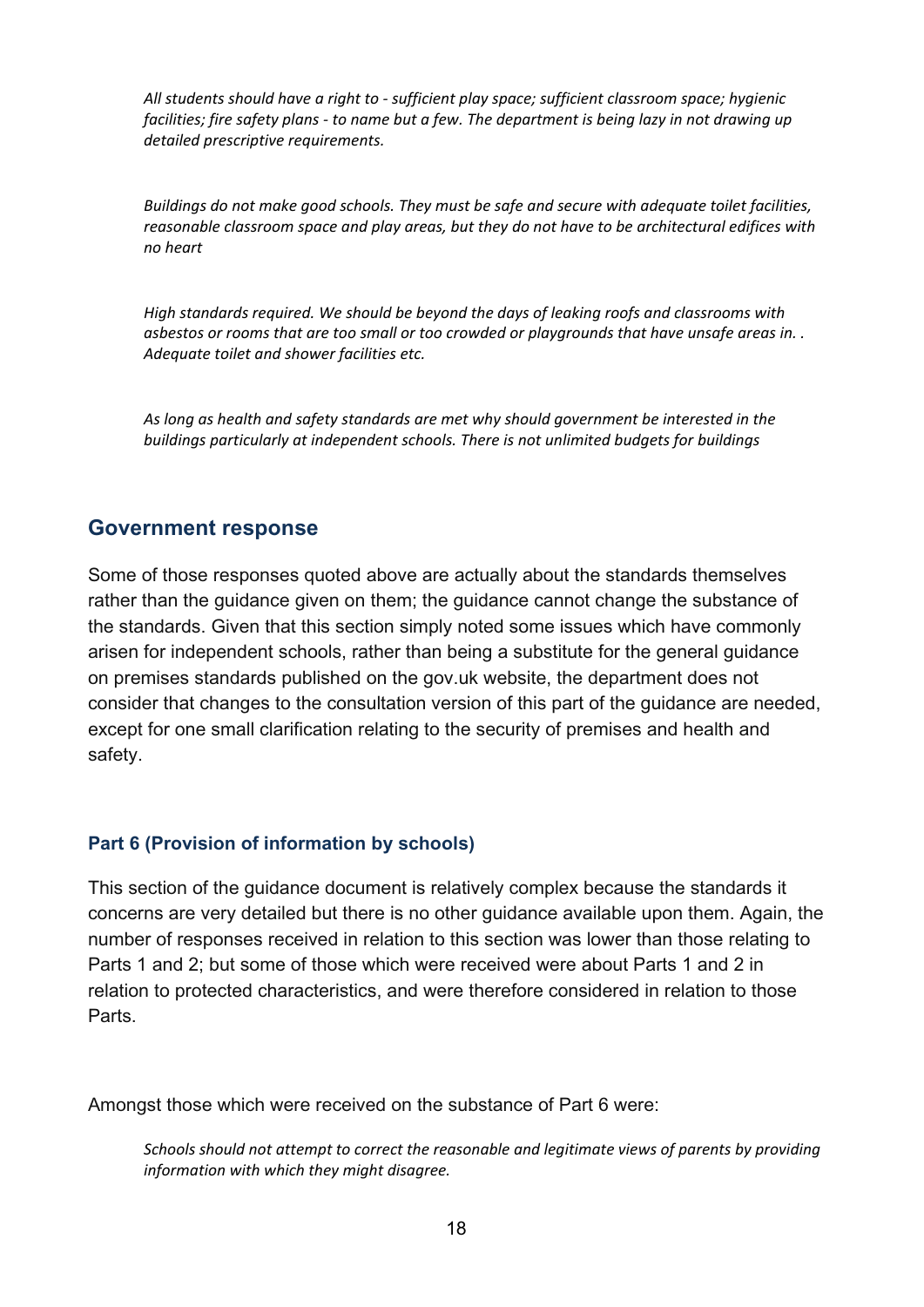*Less bureaucracy please. GDPR is bad enough!*

*This looks to be sensible advice.*

*There should be a handbook, regularly updated, given out to parents outlining all the relevant information they should know, and making clear the standards the school expects pupils to adhere to. Also outlining all school procedures regarding pupil behaviour etc. Then ignorance of this, like the law, should be no defence.*

*For example, this should include an expectation that the school will facilitate opportunities for inspectors to speak with school staff, pupils and parents. The rationale for this is that inspectors are required to assess compliance with the ISS, and they cannot do this without being able to speak with a range of staff, pupils and parents.*

*This is the most helpful element of the guidance and one of the areas [body ] is asked about most by its members. it will be useful to simply refer to this.*

*I am pleased to note that the quidance continues to recognise that a school may not have a website.*

*Parents of children who have an EHC plan should be given a clear report each year before the annual review how the LA funding is being used for their child. Parents should be given opportunity to challenge that in a non threatening environment.* 

*It is helpful to have clarification of documentation to send out to separated parents, as in the example of paragraph 118.* 

#### **Government response**

Some of the responses are about the substance of the standard, which is not being changed. The government was pleased to note some responses which pointed to this section of the guidance as being helpful. Only one material change is being made for the finalised version of the guidance on Part 6, which is to explain, amongst other things, that the standard requiring proprietors to provide the information necessary for an inspection can encompass information from others such as staff or pupils. This relates in particular to the need for inspectors to be able to talk to staff and pupils during inspections if they are to be able to gather evidence of compliance with the ISS. Other responses received were irrelevant to the standards in question, or made comments which did not appear to justify any change to text which already explains sufficiently the requirements in question.

#### **Part 7 (The handling of complaints)**

This section of the guidance is relatively short, as the standard on complaints is fairly self-explanatory: the guidance concentrates on some issues which the department has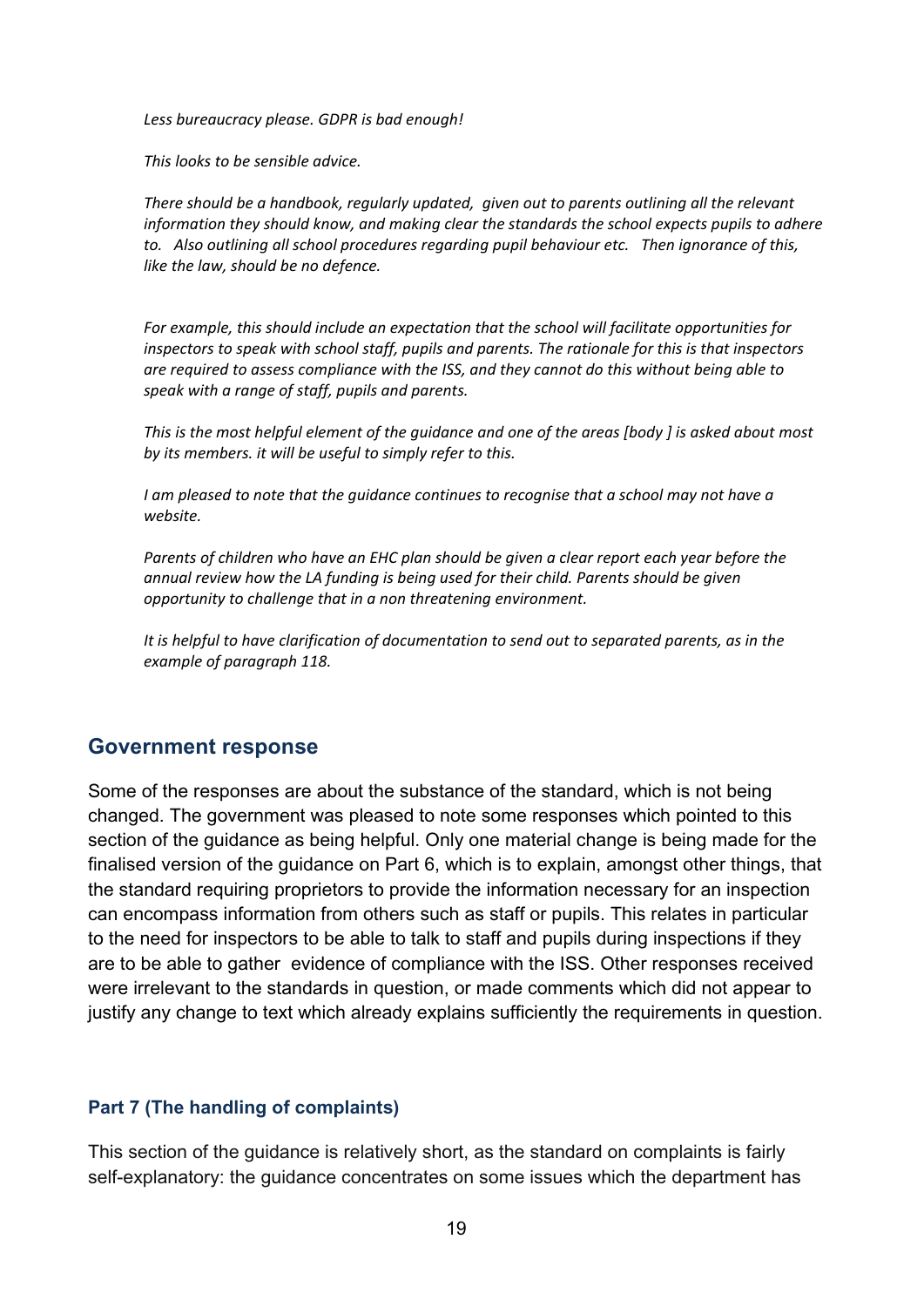become aware of through correspondence with schools and parents. Not surprisingly there were relatively few comments on this section. Some comments were about the handling of allegations of abuse against staff (which is a subject more pertinent to consideration of the responses for Part 3 of the standards rather than this Part); and some were about how schools could complain about inspections. Such responses have been disregarded in considering possible changes to Part 7 but were considered as part of the responses on the Part to which they were relevant. Examples of responses which were pertinent to Part 7 were:

*Internal complaints system that is consistent and fair and not open to abuse or exploitation by those in leadership whose views may not be in sympathy with the views of the complainant. Where appropriate and to ensure equity, there should be a wide representation of views on the panel, added by invitation if needed.*

*Handling complaints procedures should be simple and non intimidating.*

*It is important that any complaint is handled with discretion, and with due process. Both sides of any picture should be investigated before the matter is sent to any higher or further authority, and all decisions should be fair, and in the interests of both pupils and staff.*

*Complaints should be handled by an independent body with a broad spectrum of representative views including parental influence.*

*complaints should be handled by what the majority of human beings believe in, not by people who believe in antichristian practices*

*This should not be a lawsuit charter. A proper procedure for complaints needs to be in place to avoid the "ambulance chaser" scenario.*

*The clarifications of who may attend panel hearings (Paragraph 125 (d) and (e) are particularly helpful.* 

## **Government response**

Some of these comments are actually about the substance of the standard; the guidance cannot change that. In any event, the government believes that the standard itself strikes a reasonable balance between fairness and practicability; and that the consultation version of the guidance on the standard helps schools to operate their complaints policy fairly by illustrating some detailed points about implementing the standard here. No change has been made to the consultation version of the guidance in consequence of consultation responses except to clarify the circumstances in which the standard does not apply to children who are no longer pupils at the school.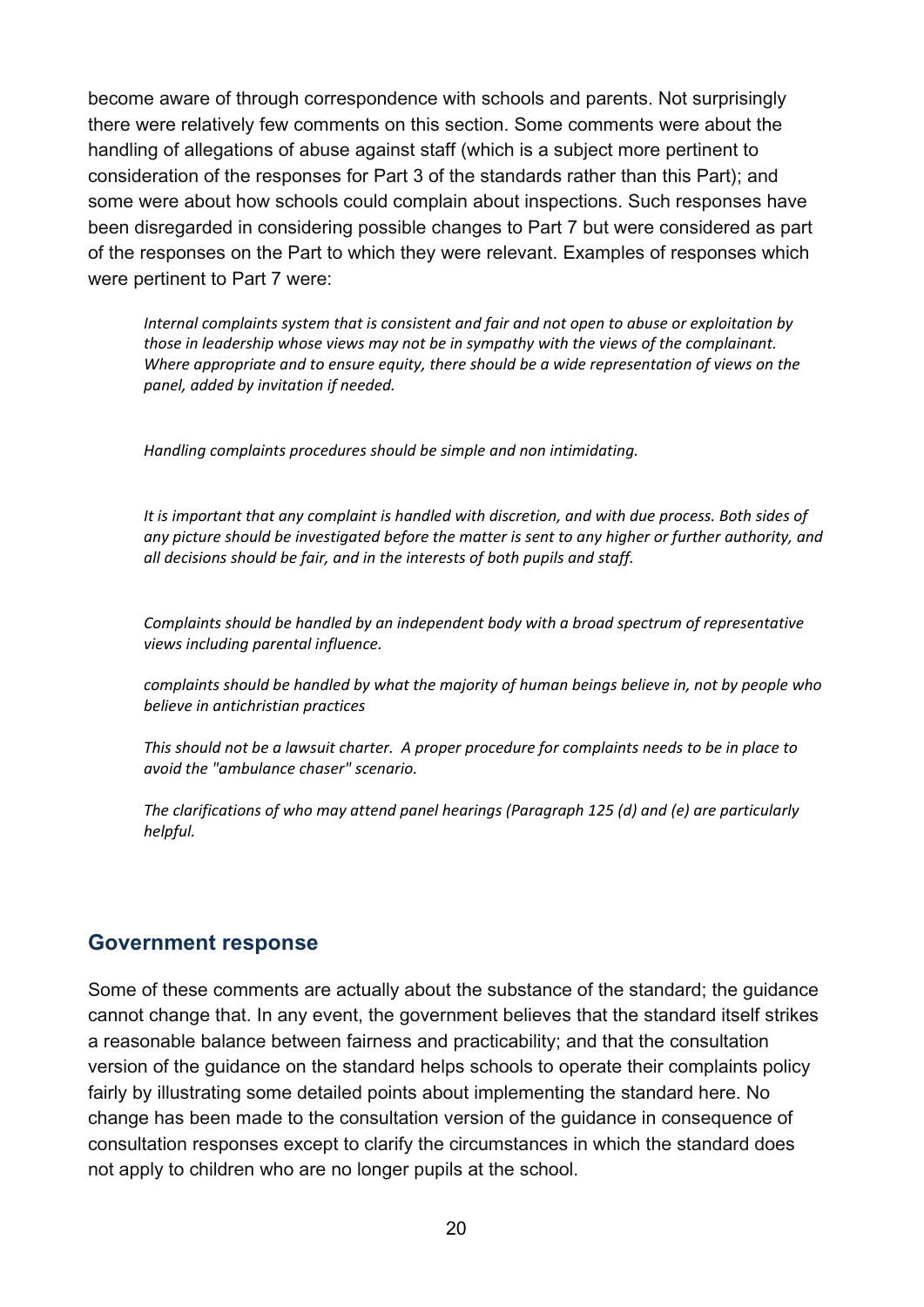#### **Part 8 (Leadership and Management)**

The standard covered by this Part attempts to ensure, amongst other things, that school leaders have the knowledge to meet the other standards consistently. Some comments, again, were about the guidance for Parts 1 and 2 rather than the substance of this section of the guidance, and were considered along with the responses on those Parts.

Amongst the comments received were:

*Managers, head teachers and education authority staff should declare their membership of xxxx and other subversive organisations.*

*Leaders and managers of Independent Schools may well be forced to resign and potential leaders dissuaded from applying for posts if this proposal was adopted.*

*This is a good development, the emphasis on consistently meeting and not just when Ofsted comes.*

*Regular leadership trainings should be encouraged more.*

*The quality of leadership and management in any school is critical to its success and its ability to achieve strong outcomes for the pupils that it services, therefore it is reassuring to see the new standard to be delivered under Part 8 which highlights the need for strong leadership and also holds proprietors accountable if they are ultimately not appointing appropriate personnel in senior posts.*

*Why are so many head teachers leaving. Is it the constant change and unfair inspections that are causing this*

*Unnecessary extension of the school standards.* 

*It can always be improved. Leadership in all aspects of society need to be better and stick to their morals and values, as well as the morals and values of their organisations. Don't be fickle and bow to outside pressure. Stand firm, be strong.*

*In the voluntary sector in particular, but also in the maintained and fee-paying independent sectors as well, there is something that proprietors and other responsible leaders often forget: Nobody was born with an immutable obligation to open a school, be a headteacher, be chairman of a governing body!*

*Worse, when leadership is not as effective or robust as required, leaders can become overly focused on their responsibilities, obligations and "commitment", as the expense of exploring more effective ways to address whatever is lacking. There are some hopeless leaders who would be horrified at the idea of passing their duties to someone else. Why? There can be many reasons.*

*Just let school get on and do the job they are trained to do and stop interfering.*

#### **Government response**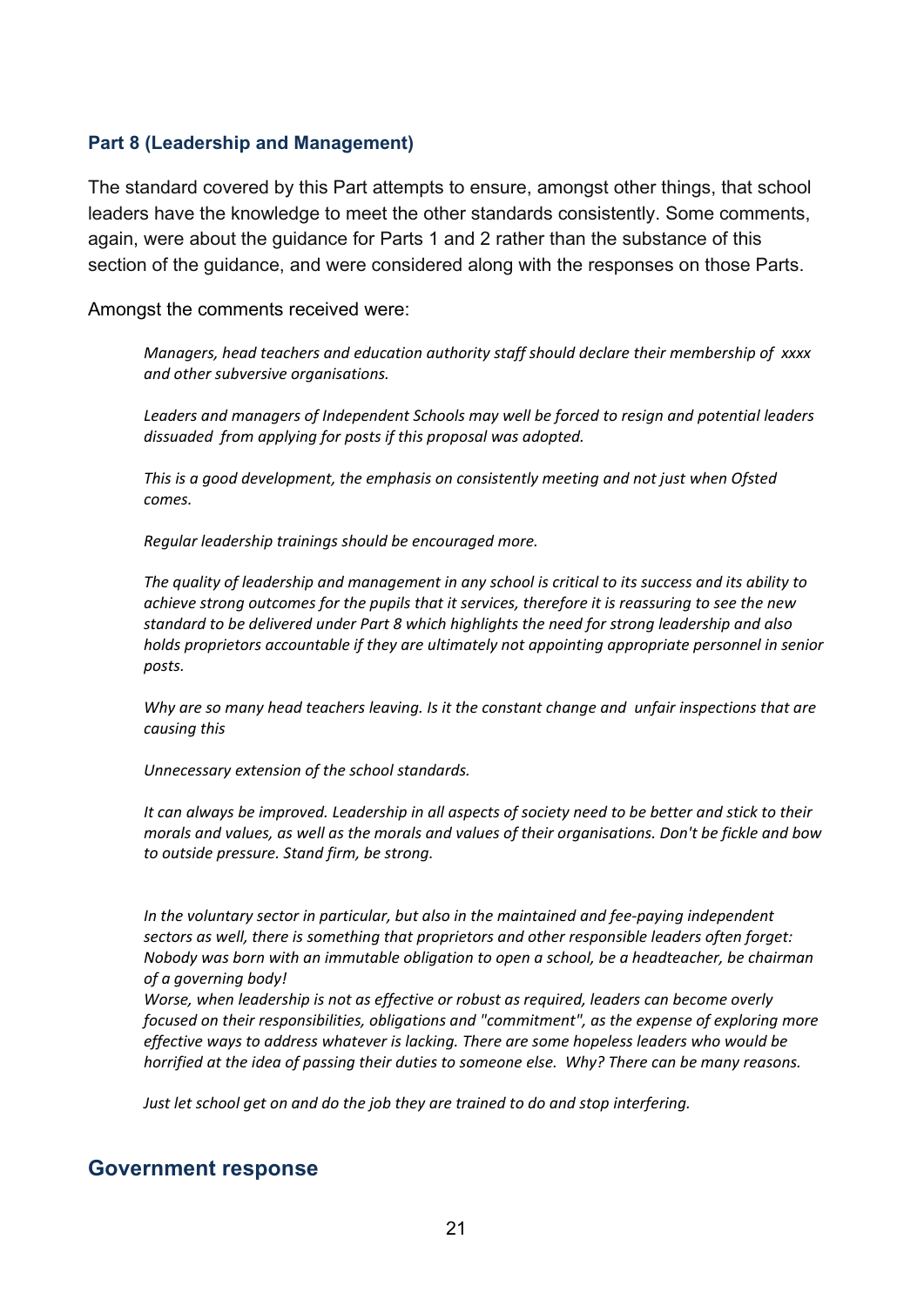The government does not believe that the responses received should result in any substantive changes to the draft guidance for Part 8. The only changes being made compared with the consultation version are to clarify certain aspects, for instance in relation to the relevance of external assistance for the leadership, and the application of the standard when a school is run by a trust. Other responses were considered to convey views that did not require any change to the draft text of the guidance.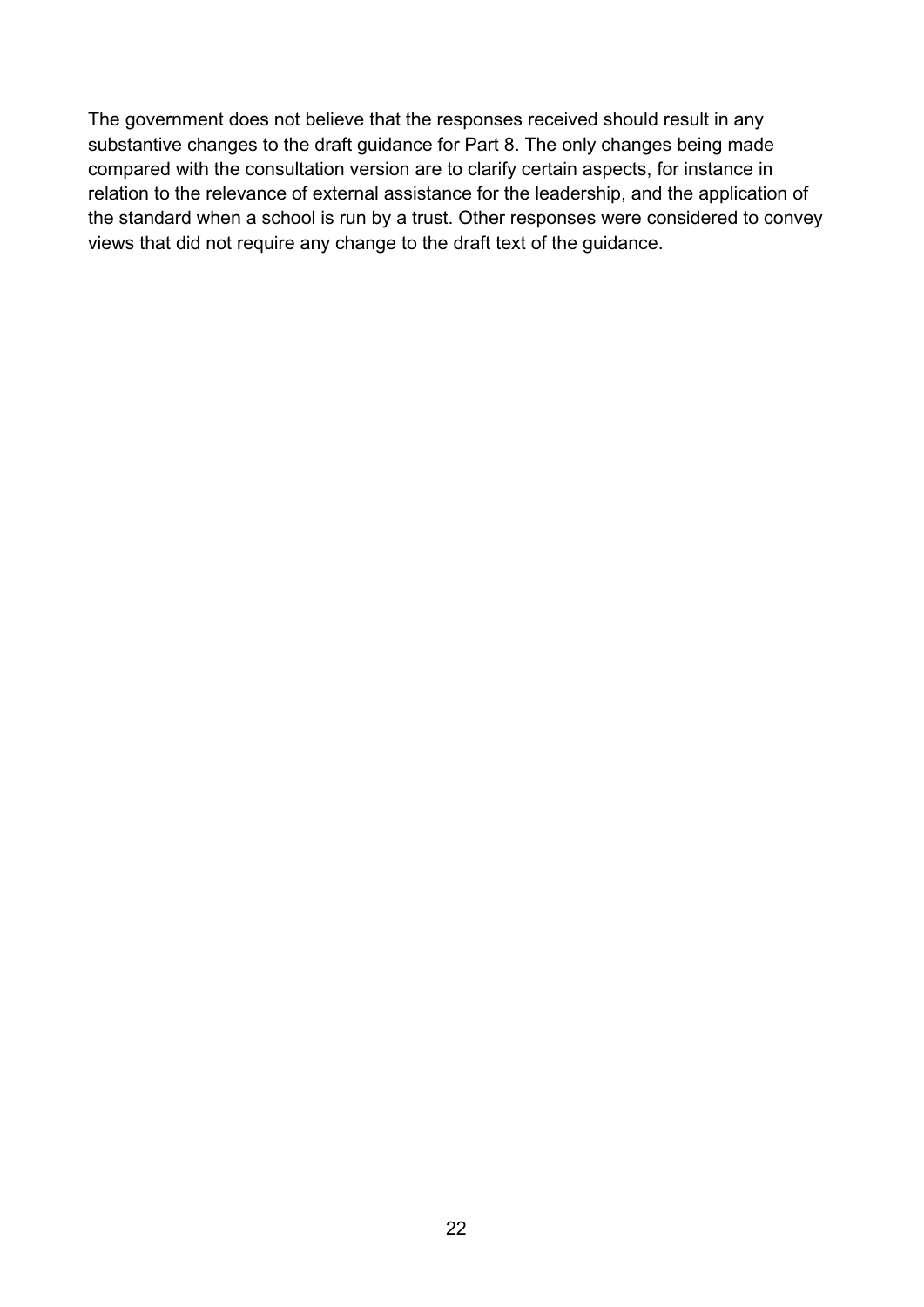## <span id="page-22-0"></span>**Question 3**

**Do you have any comments on the relevance of the public sector equality duty (s.149 of the Equality Act 2010) or the UN Convention on the Rights of the Child (UNCRC) to the proposed document? Relevant documents are published as part of the consultation?**

A large number of negative comments were received through the online form. Sometimes these took a critical view of human rights or equalities legislation in principle, for example:

*I very much disagree with the UNCRC with regards to what is in the best interest of children.*

Other respondents saw them as subordinate to other principles, for example:

*The teachings of the Bible should outweigh The Equalities Act and the UN Convention on the Rights of the Child. Man made laws should not override these standards OR, at least, where they are in conflict freedom of conscience should pertain, without any penalties such as loss of jobs or position.* 

Other comments directly viewed the guidance as being specifically against a named religion:

*The impact this will cause on all Orthodox families will be catastrophic, unlike the misjudged assessment of the Equalities log.*

*All Orthodox schools will be forced to close as they WILL NOT meet the requirements as laid out by the guidance due to its inherent conflict to our faith.*

Other comments were about interpretation. For example:

*Article 14 states that freedom to manifest one's religion or beliefs may be subject only to such limitations are necessary to protect public safety, order, health or morals, or the fundamental rights and freedoms of others. The rights and freedoms of others, including the right to respect are in no way curtailed by children not having an intimate understanding of all aspects of others sexual orientation.* 

## <span id="page-22-1"></span>**Government response**

Whatever the views of respondents, the department is obliged, in developing and publishing guidance on the standards, to comply with the Public Sector Equality Duty (PSED) and the government has made a commitment to give due consideration to the UNCRC when making new policy. The PSED requires that decisions by public bodies have regard to the need to: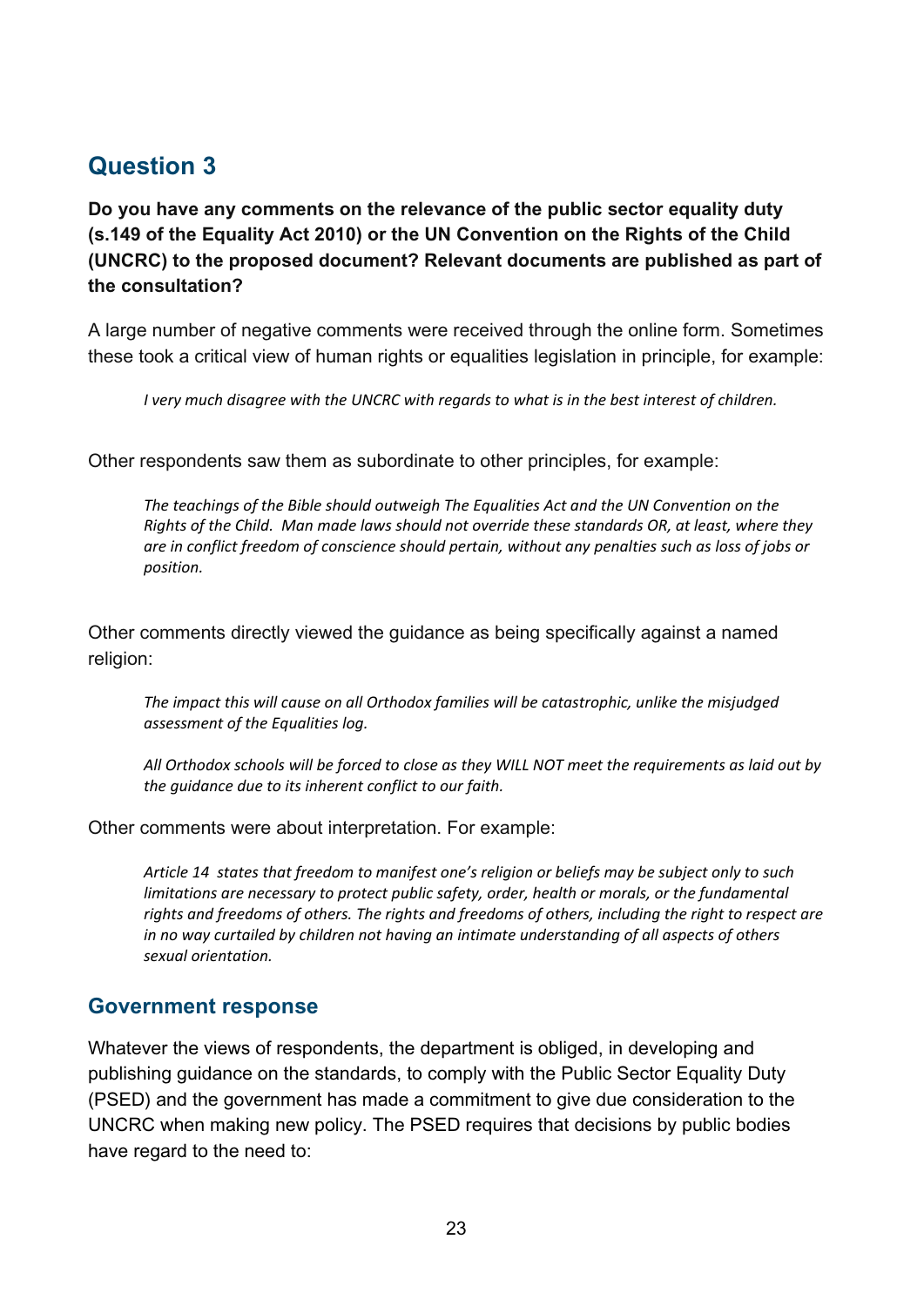(a) eliminate discrimination, harassment, victimisation and any other conduct that is prohibited by or under the Equality Act 2010;

(b) advance equality of opportunity between persons who share a relevant protected characteristic and persons who do not share it;

(c) foster good relations between persons who share a relevant protected characteristic and persons who do not share it.

This means that in finalising the draft guidance the department has had to have regard to those needs and in doing so, it has taken into account consultation responses. The PSED does not mean that decisions have to be in accordance with those needs, but that the implications in terms of those needs have to be taken into account. The department is well aware that the guidance as originally drafted is opposed by some with a particular faith or belief or from a particular racial group. However, the drafting was intended to also take account of the interests of schools with a specific faith ethos which might affect the view taken on some protected characteristics - by illustrating what schools can teach while still ensuring that they meet the standards. In finalising the drafting of the guidance document the department has attempted to strike a balance which would reflect the concerns expressed but still reflect the requirements in the standards, for example to promote respect for all people, having regard to the protected characteristics.

The equalities log published with the consultation has been reviewed and amended in the light of consultation responses and is published alongside this response document.

The UK is a signatory to the UN Convention on the Rights of the Child. A number of the UNCRC articles are relevant to the guidance on the standards. The department believes that the guidance is issued in compliance with article 3 (best interests of the child shall be the primary consideration). In particular, it does not believe that the guidance document is in breach of article 14 (child's freedom of thought, conscience and religion and parents' right to provide direction in exercise of the right to those freedoms) because some parents disagree, for faith or other reasons, with certain aspects of the guidance. For example, despite what some responses seemed to assume, the article does not impose an absolute prohibition on the government from stipulating what independent schools should teach where that would conflict with a parent's faith or belief.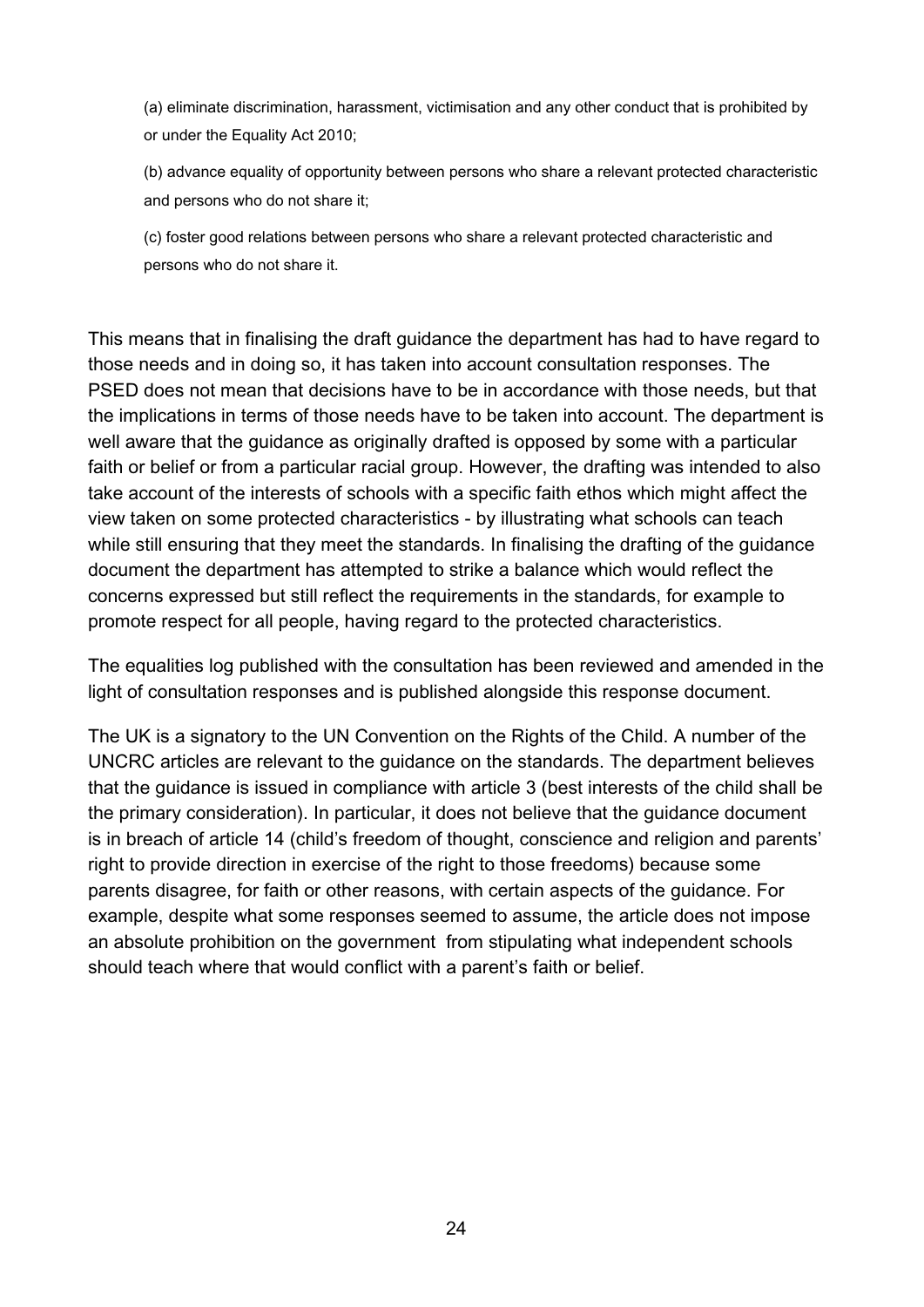# <span id="page-24-0"></span>**Question analysis – Part 2 Proposed policy statement on regulatory and enforcement action in respect of independent schools**

# <span id="page-24-1"></span>**Question 4**

**Do you agree that the department should replace the existing regulatory policy statement with one which also covers enforcement action?**

|            | <b>Total</b> | <b>Percent</b> |
|------------|--------------|----------------|
| Yes        | 201          | 3.052%         |
| No         | 4364         | 66.26%         |
| Unanswered | 2021         | 30.69%         |

## <span id="page-24-2"></span>**Government response**

4,565 of online respondents answered this question with a 'yes' or 'no'. However, from examination of the comments made upon this document in response to Question 6, the department believes that most of those opposing publication of the proposed new policy statement took that position because of their opposition to specific parts of the proposed guidance on the independent school standards, with the two documents being closely associated with each other.

The department believes that publication and implementation of the policy statement is necessary to ensure that schools which do not meet the standards are dealt with properly, consistently and transparently on a timescale which reflects the interests of pupils. It therefore intends to proceed with publication of the replacement policy statement, and to carry out its regulatory and enforcement role on the basis set out in the published policy statement.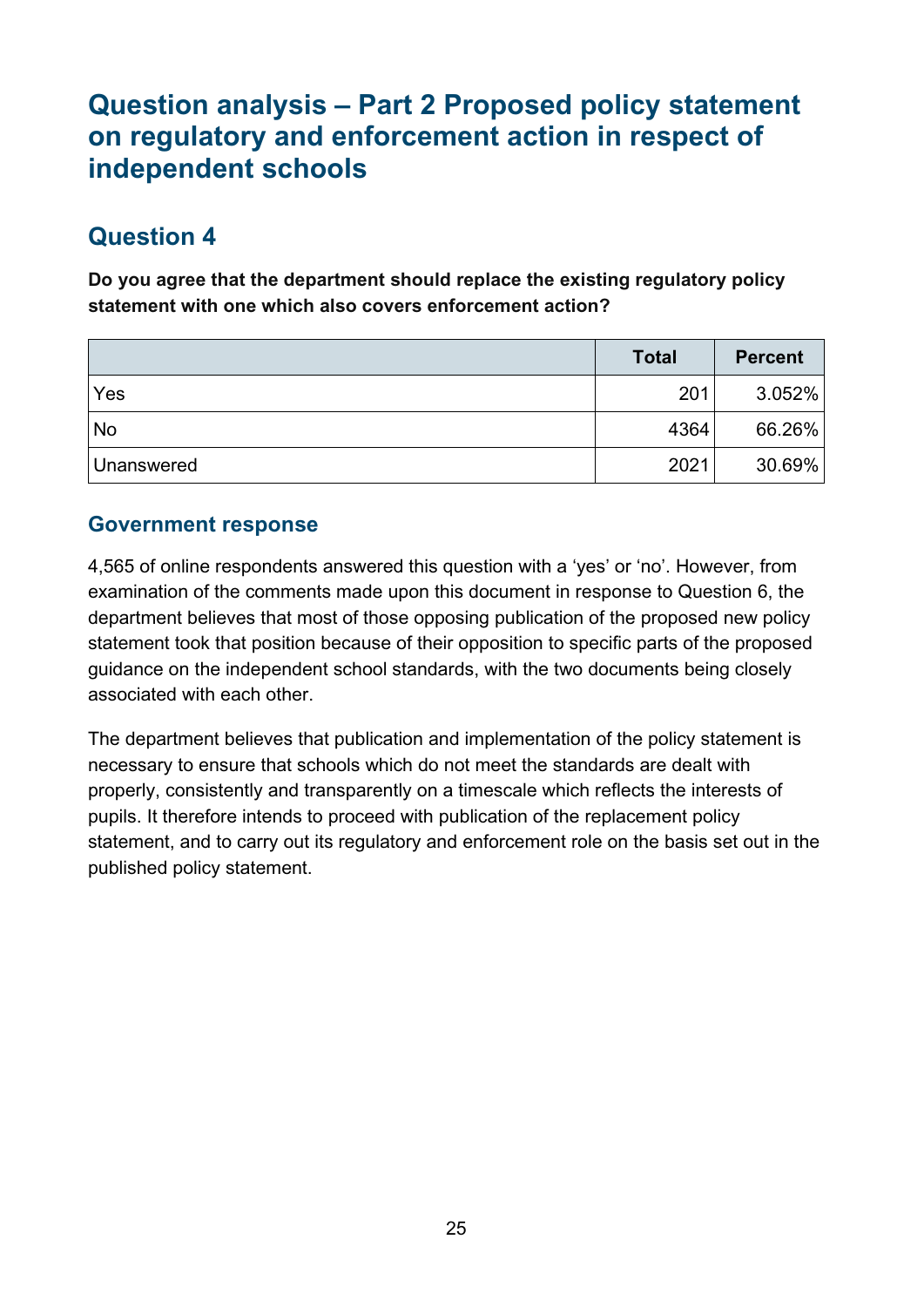# <span id="page-25-0"></span>**Question 5**

## **Do you agree with the change in policy highlighted at paragraph 10 above?**

|            | <b>Total</b> | <b>Percent</b> |
|------------|--------------|----------------|
| Yes        | 208          | 3.158%         |
| <b>No</b>  | 3834         | 58.21%         |
| Unanswered | 2544         | 38.63%         |

## <span id="page-25-1"></span>**Government response**

4,042 of online respondents answered this question with a 'yes' or 'no'. The change in policy mentioned in the question would have the effect of making enforcement action more likely for schools not meeting the independent school standards. As with the previous question, the department believes that the significant majority answering 'no' to this question arose from opinions about the proposed guidance on the independent school standards. In addition, a more stringent policy was always, as noted previously, likely to get a largely negative reaction from schools despite its overall aim of strengthening standards in the independent sector.

The government believes that the change in policy highlighted is necessary to protect the interests of pupils in schools which persistently fail to meet the standards, and the published policy statement will incorporate the change.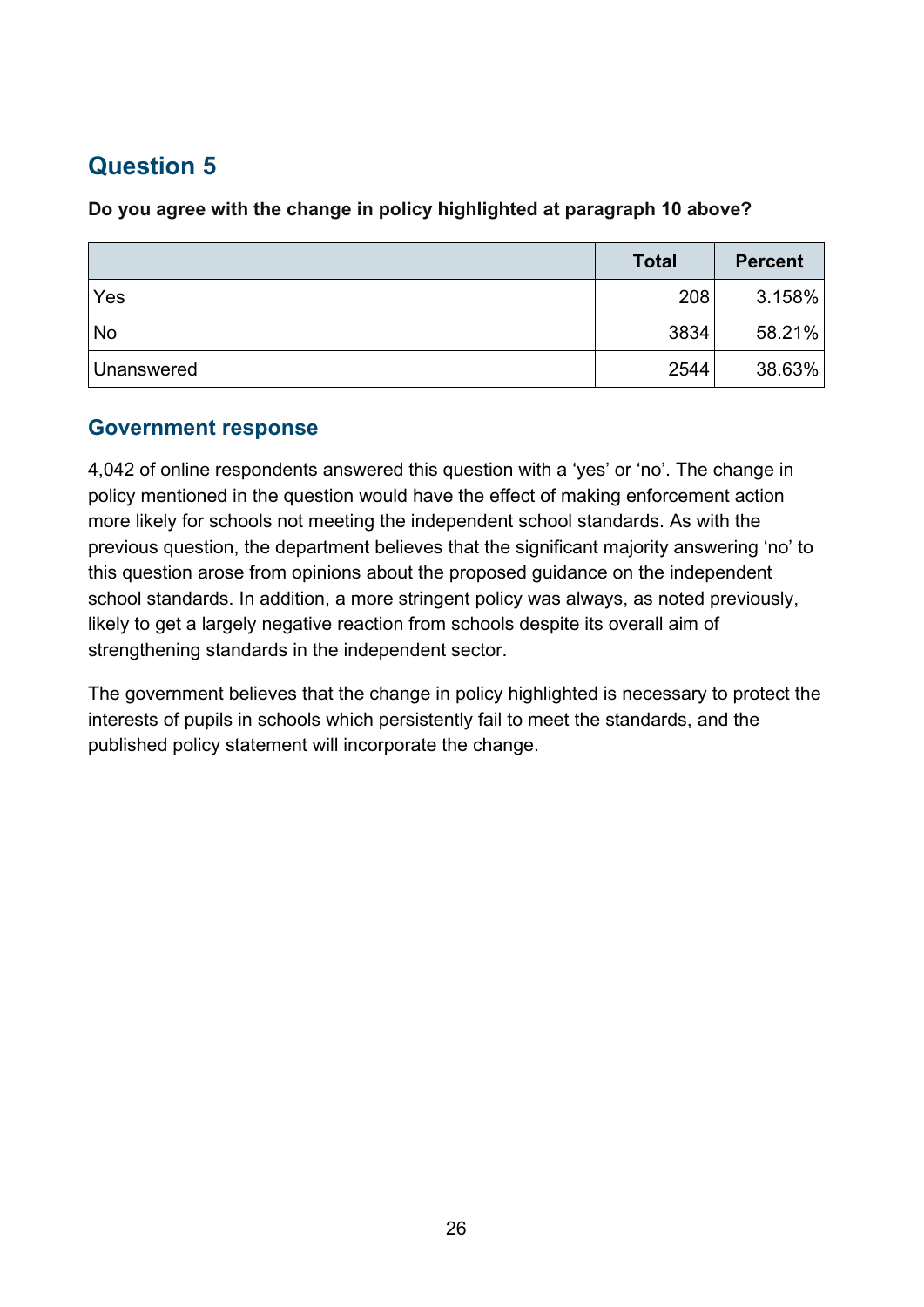## <span id="page-26-0"></span>**Question 6**

#### **What comments do you have on each section of the draft policy statement?**

Respondents were able to make comments separately on the two sections of the statement relating to regulatory action and enforcement action, and a large number did so. In many cases, no clear distinction was drawn between the contents of the two sections in making comments. The great majority of the comments received had a common theme of opposition to the proposed statement, with the following being typical examples:

*I think schools should be given time to improve. I don't think that the the proposal to spreed up regulatory action is a good idea*

*As stated above, closing down schools is bad and may just lead to more illegal schools with NO regulation. I therefore disagree with the proposal to speed up regulatory and enforcement action. Schools should rather be given adequate time to improve and succeed.*

*The proposed accelerated rate of enforcement action will not allow schools to improve at a steady, reasonable pace, making meaningful changes and upgrades.* 

*this will only cause chaos and anarchy, education will simply go underground and not be monitored.* 

*In electing to send their children to an independent school, parents are seeking education provision that differs in certain respects from that provided by the state. Government advice, backed up by enforcement action, can tend to erode that difference and place independent schools under pressure to conform to a state model.* 

*Any enforcement action where the breach is due to characteristics outlined in the Equality Act 2010 then the response should be approved by an independent review panel whether specialists in the Equality Act 2010 may reside and ensure that the enforcement action itself does not inadvertently breach the Equality Act 2010.* 

There were some comments which were more positive:

*Good and in my view necessary in certain circumstances.*

*I think that schools need some reassurance on when, and how, the enforcement action would be pursued vigorously. Some regulatory failings are broader than others. Some failings have little impact on the education of the child (but still need to be addressed) whereas others will need immediate rectification. In principle the suggestion to move to action more swiftly is reasonable but I have some concerns about its application.*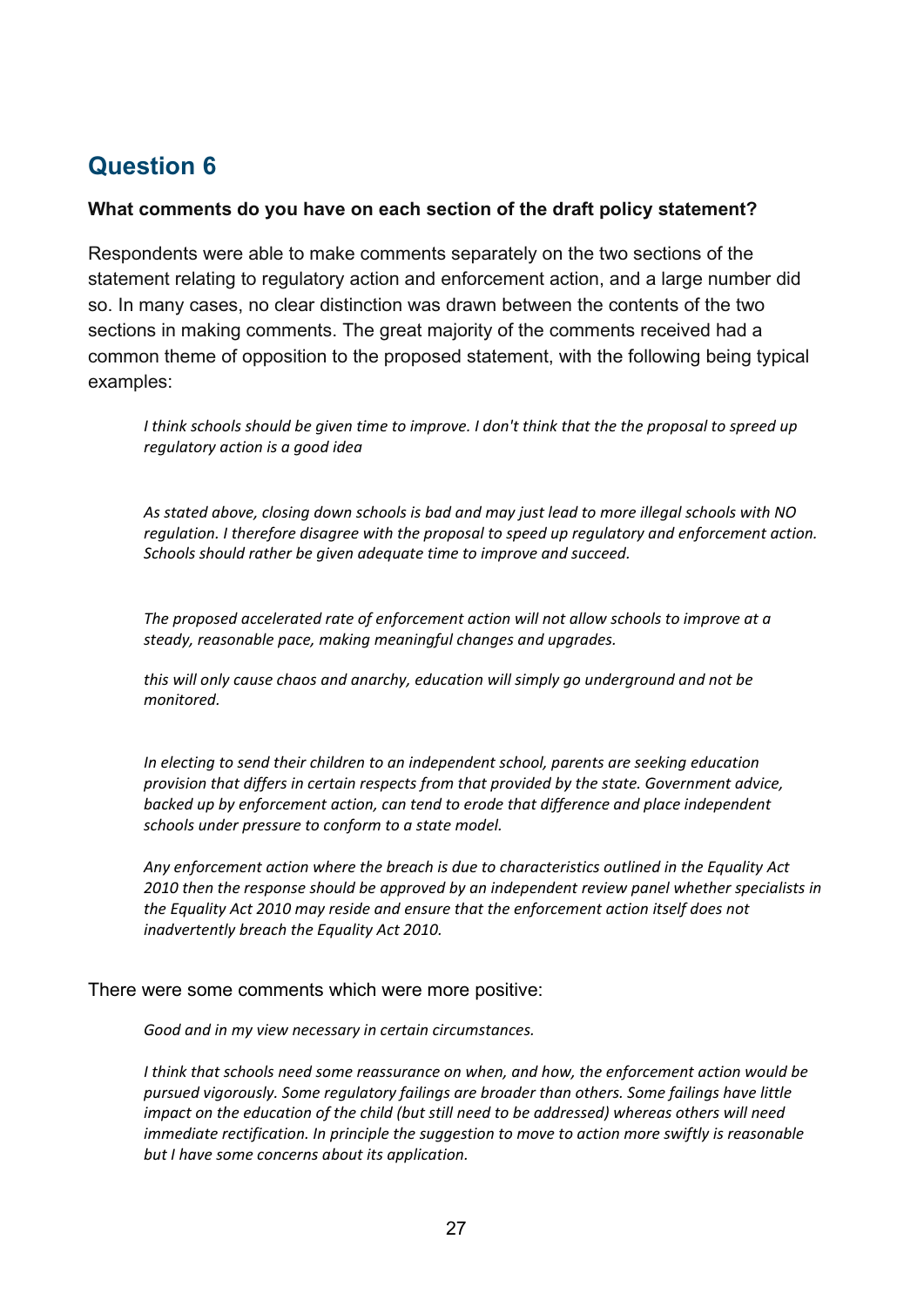## <span id="page-27-0"></span>**Government response**

Despite the opposition of many respondents to the issue of the statement and to its proposed aim of introducing a stricter regulatory and enforcement regime, the government believes that adopting the statement - and following the policy set out within it - is in the interests of the vast majority of pupils in independent schools. Regulatory action normally achieves the improvement and change necessary to meet the independent school standards. Where a decision is made to take enforcement action, the policy set out in the statement will ensure that it is proportionate but carried out in a timely and transparent fashion to meet the aims set out in the policy statement. Schools will be able to avoid being subject to enforcement action by taking prompt steps when failings are first found. It is not in the interests of pupils or their families for schools to be left for many months in a position where standards are not met.

Compared with the draft version issued for consultation, the final published version of the policy statement is not changed fundamentally; but as a result of consultation responses received in respect of both the draft guidance on the ISS and draft statement, the following main changes have been made:

a. the statement makes it clearer that schools will not be able to remain indefinitely in a loop of action plans and re-inspection, in response to representations that the draft version was not strong enough in this respect;

b. it is made clearer that if a school does not apply for a revocation of a relevant restriction that does not mean that further inspections will not be commissioned, and if on inspection it is found that significant improvement has not been made then a move to de-registration is likely. This was in response to representations that the draft version was not strong enough in this respect. This and the preceding change were designed to emphasise that despite the views of many respondents that schools should not face regulatory/enforcement action, or have more time before such action is taken, government policy is that in fact such action needs to be speeded up compared with the present position;

c. the statement is now to the effect that enforcement action will not normally occur if there are only one or two unmet requirements from the standards, although the judgement on this will take into account their severity, including the extent to which the failings put children's safety at risk. This is in response to widespread concerns that a school could be closed even if there were minor breaches of one or two requirements in a standard;

d. the insertion of text making it clear that EYFS is part of the standards and breaches can lead to regulatory and enforcement action; and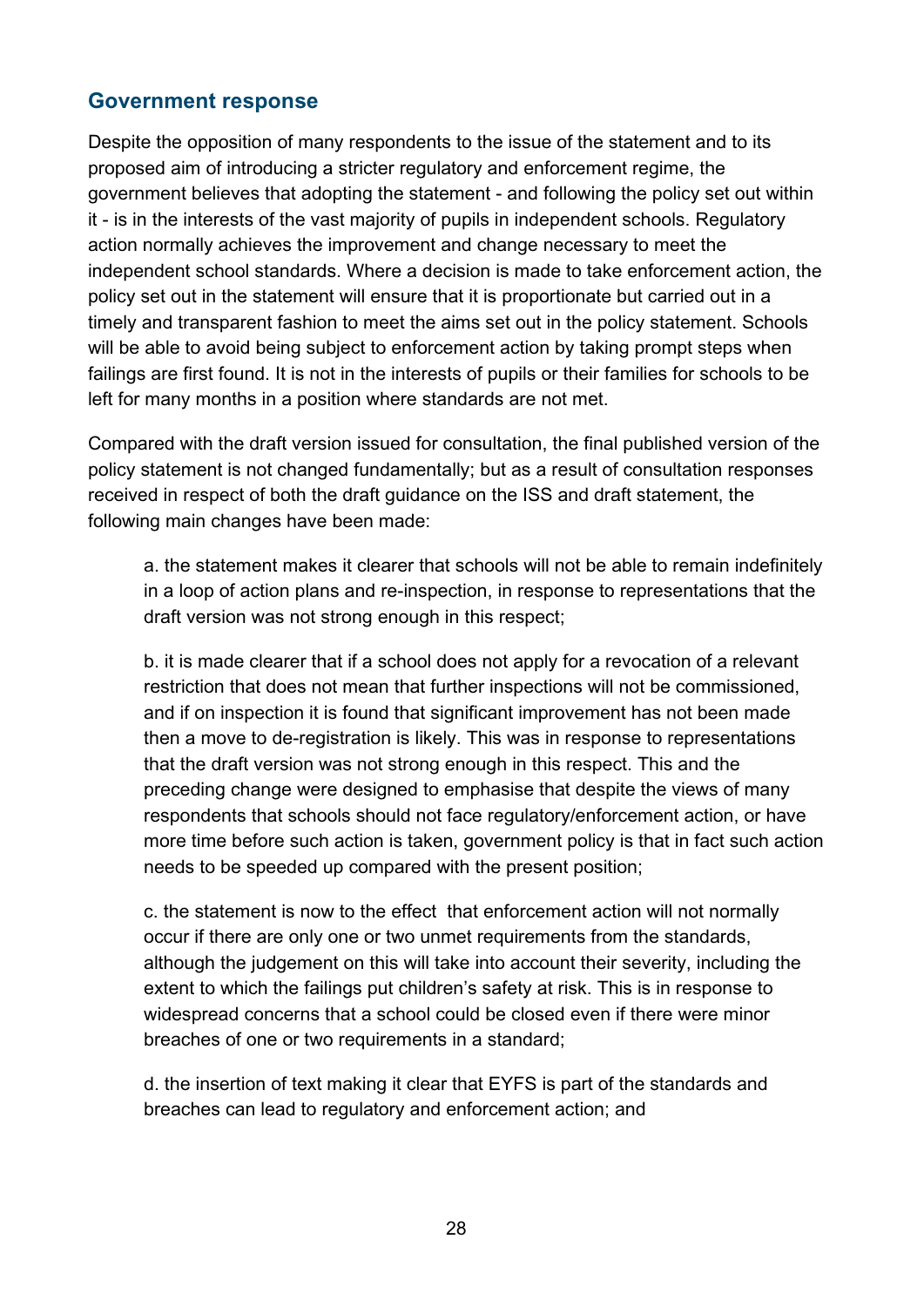e. the statement has been amended to clarify the circumstances in which material changes may be approved. This and the preceding change were designed to clarify text which was deficient in the consultation version.

## <span id="page-28-0"></span>**Question 7**

**Do you have any comments on the relevance of the public sector equality duty (s.149 of the Equality Act 2010) or the UN Convention on the Rights of the Child (UNCRC) to the proposed document?**

A significant proportion of the respondents, especially those from the Charedi Jewish community, commented in negative terms. Amongst typical responses were:

*The Equalities Log is incorrect as regards Orthodox Jews, it will not result in our children attending a registered schools and will be detrimental to their interests. The UNCRC comments are simliarly flawed for the same reasons.*

*The conclusions within the Equalities Log are wrong. It fails to take into account the loyalty of Orthodox Jews to their faith. Enforcement action will simply 'not' be in the interest of children as it will 'not' lead them attending a different independent or state school. It will actually cause significant harm to the education and wellbeing of thousands of children and their families from faith minorities.*

*The conclusion of the UNCRC assessment that, these proposals are in the best interests of the child, is simply wrong.*

*The Orthodox Jewish Community is extremely committed to their faith, whilst still promoting respect and tolerance to people of other faiths. No amount of enforcement action would force us to send our children to another independent or state school, and the only outcome would be thousands of children without a school. This would be the ultimate harm for a minority community that puts education, religion and respect at the forefront of our childrens' upbringing. This would definitely not be a 'short-term disruption, but a long-term catstrophe.*

## <span id="page-28-1"></span>**Government response**

The Public Sector Equality Duty (PSED) in s.149 of the Equality Act 2010 requires that decisions by public bodies have regard to the need to:

(a) eliminate discrimination, harassment, victimisation and any other conduct that is prohibited by or under the Equality Act 2010;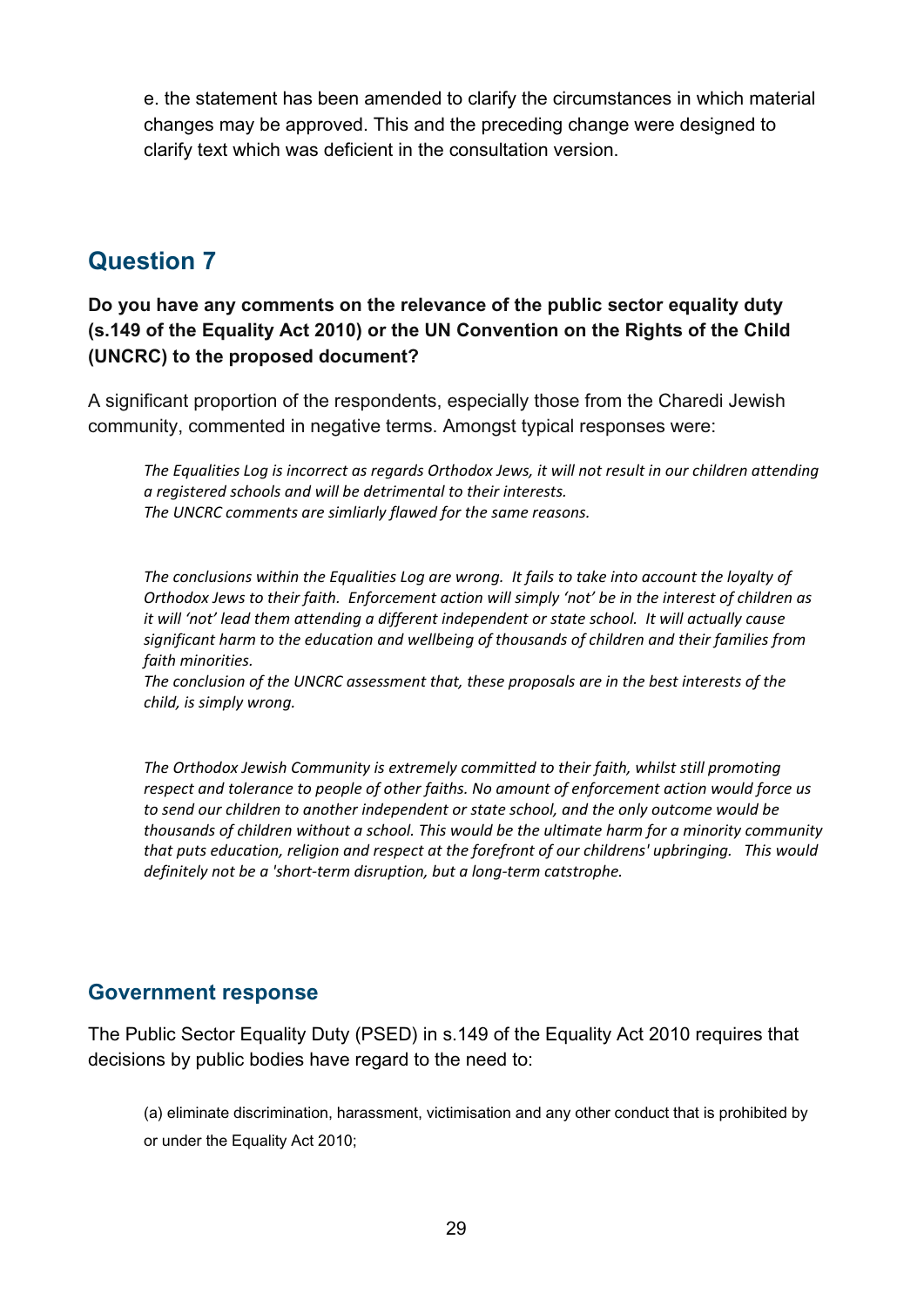(b) advance equality of opportunity between persons who share a relevant protected characteristic and persons who do not share it;

(c) foster good relations between persons who share a relevant protected characteristic and persons who do not share it.

The PSED means that in finalising the statement the department has had to have regard to those needs; and in doing so, it has taken into account consultation responses. The PSED does not mean that decisions have to be in accordance with those needs, but that the implications in terms of those needs have to be taken into account.

Overall, responses of the nature of those set out above are saying that a stricter enforcement policy is likely to result in schools closing, and the pupils who attended those schools then being without a school place, rather than being educated in schools which do meet the standards. The implication is that children would be worse off, rather than better off, if the stricter policy is enforced.

Many other comments made in response to this question were clearly about the proposed guidance on the independent school standards, and whilst taken into account in relation to the guidance were disregarded for the purposes of considering the policy statement – except that the contents of the statement in relation to the likelihood of enforcement action being taken in relation to a breach of only one or two requirements have been amended, in response to comments made on the guidance on standards related to the protected characteristics.

The department is well aware that the statement as originally drafted is opposed by some with a particular faith or belief or from a particular racial group. In finalising the drafting of the statement, the department has attempted to strike a balance which would reflect the concerns expressed but still reflect the requirements in the standards, for example to promote respect for all people, having regard to the protected characteristics.

The equalities log published with the consultation has been reviewed and amended in the light of consultation responses and is published alongside this response document.

The UK is a signatory to the UN Convention on the Rights of the Child. A number of the UNCRC articles are relevant to the statement. The department believes that the guidance is issued in compliance with article 3 (best interests of the child shall be the primary consideration). In particular, it does not believe that the policy statement is in breach of article 14 (child's freedom of thought, conscience and religion and parents' right to provide direction in exercise of the right to those freedoms) because some parents disagree, for faith or other reasons, with certain aspects of the guidance. For example, despite what some responses seemed to assume, the article does not impose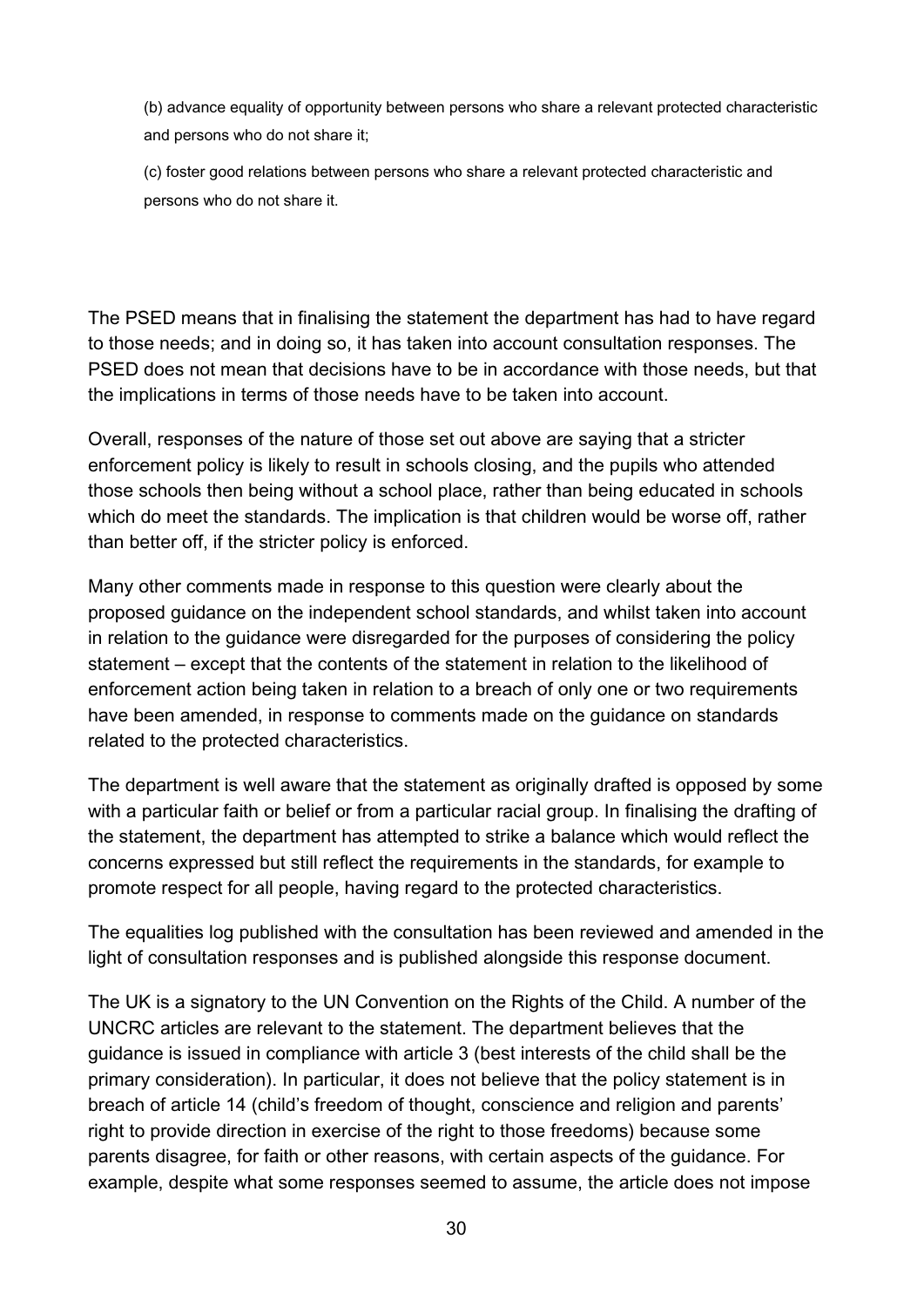an absolute prohibition on the government from stipulating what independent schools should teach where that would conflict with a parent's faith or belief.

The government is also well aware that for many respondents the requirements of some of the independent school standards are less important than other matters (for example their religion or belief), and they believe that as a consequence schools should not need to meet those standards and therefore, face enforcement action for breaches of those standards. In addition, if as a result of enforcement action for breaches of these standards a school closes, the parents of affected pupils might not be able to find school place which they would find acceptable.

The government does not believe that parental views should result in a situation in which some schools are automatically treated differently from others by, in effect, being immune from enforcement action for breaching certain standards. It does not consider it appropriate that parents, or a school, should pick and choose which standards a school needs to comply with. The ISS are intended to apply to independent schools irrespective of parental choice about which of the standards they agree with – though in each case of deciding whether to take enforcement action, the Secretary of State will need to consider the circumstances by reference to, for example, the public sector equality duty and the ECHR. Therefore, the policy statement has not been changed to fall in with such an approach. If the result of enforcing the standards is the withdrawal of children from schools, then the parents concerned become responsible for providing them with a suitable education. The law allows parents that choice. If they do not then provide a suitable education, this is likely to result, in appropriate cases, in the local authority serving school attendance orders to ensure that the children go to school. The local authority may consider action to enforce school attendance orders or seek education supervision orders.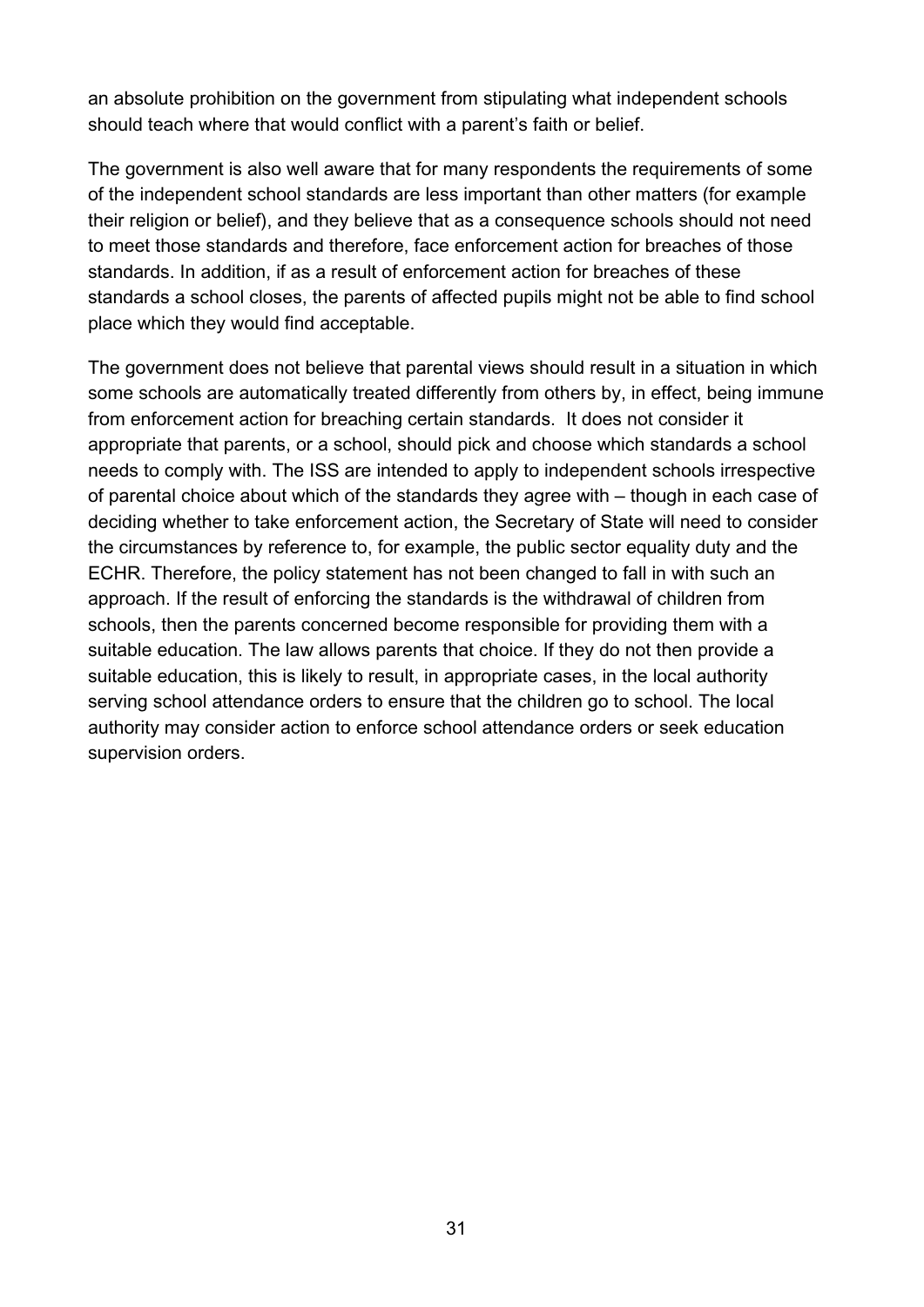# <span id="page-31-0"></span>**Question analysis – Part 3 Proposed revised regulations for the provision of information**

# <span id="page-31-1"></span>**Question 8**

**Do you agree that the government should replace the current regulations with those revised as shown in the draft regulations?**

|            | <b>Total</b> | <b>Percent</b> |
|------------|--------------|----------------|
| Yes        | 486          | 7.379%         |
| <b>No</b>  | 2078         | $31.55\%$      |
| Unanswered | 4022         | 61.077%        |

The government noted that more respondents were against the regulations being replaced than in favour. Judging from the comments made (see Question 9) this is likely to have been as a result of opinions about matters which were not relevant to the regulations.

# <span id="page-31-2"></span>**Question 9**

## **Are there any changes in the revised regulations which you believe should not be made?**

Nearly all the respondents to this question mentioned issues related to teaching about the protected characteristics under the Equality Act 2010 – which is something not relevant to the information regulations, although they were to the proposed guidance on the independent school standards. They were not, therefore, taken into account in finalising the regulations (though they were taken into account in relation to the guidance and policy statement).

# <span id="page-31-3"></span>**Question 10**

## **Are there any items of information which are not included in the regulations which you believe should be required from schools?**

Very few responses were made to this question, and most of those which were, again related to teaching about the protected characteristics and were not relevant to the draft regulations. One response did result in a change to the finalised regulations, as described below.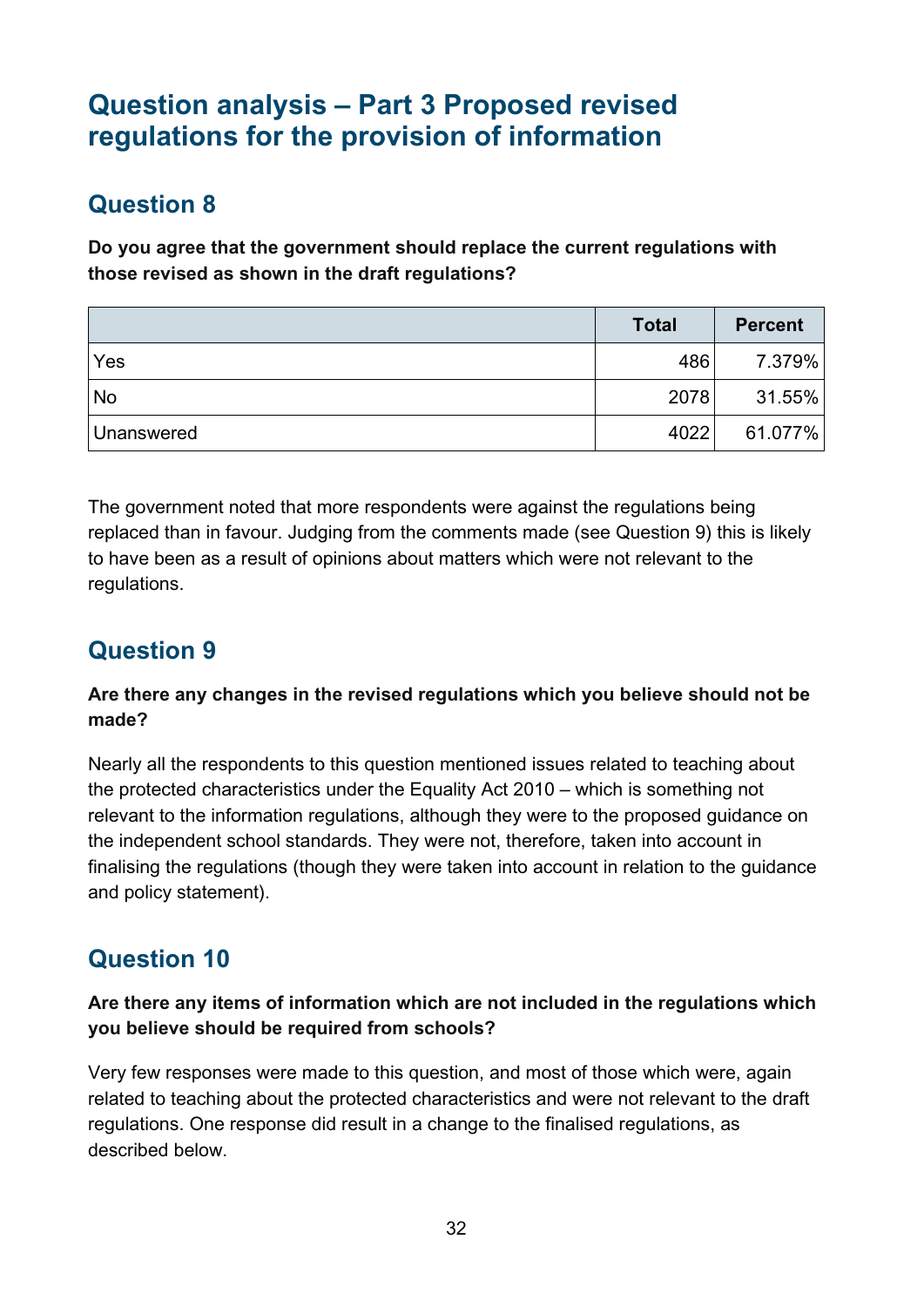# <span id="page-32-0"></span>**Question 11**

**Do you have any comments on the proposals to make amendments in respect of the Non-Maintained Special Schools Regulations or Independent School Standards as described above?**

The draft regulations also contained amendments to two other sets of regulations as well as those relating to the provision of information. The responses received and how they were considered are described in the Explanatory Memorandum to the (finalised) regulations (see below).

# <span id="page-32-1"></span>**Question 12**

**Do you have any comments on the relevance of the public sector equality duty (s.149 of the Equality Act 2010) to the proposed regulations? An equality impact log is published as part of the consultation**

Very few responses were made to this question and most of those were, again, related to teaching of the protected characteristics and were not relevant to the regulations. No change was made to the legislative proposals here as a result of responses received.

## <span id="page-32-2"></span>**Government response**

 $\overline{a}$ 

Because of the legislative timetable and the need to have the regulations in force for the beginning of the 2018/19 academic year, the Independent Educational Provision in England (Provision of Information) and Non-Maintained Special Schools (England) and Independent School Standards (Amendment) Regulations 20182 were made as soon as possible after the consultation closed, having taken account of relevant responses.. Although the responses to Question 8 showed a clear majority against replacement of the 2010 regulations<sup>3</sup> which the new regulations replaced, it was clear that most of these objections arose from respondents' views on the proposed guidance and policy

<sup>2</sup> <http://www.legislation.gov.uk/uksi/2018/901/contents/made>

<sup>3</sup> <http://www.legislation.gov.uk/uksi/2010/2919/contents/made>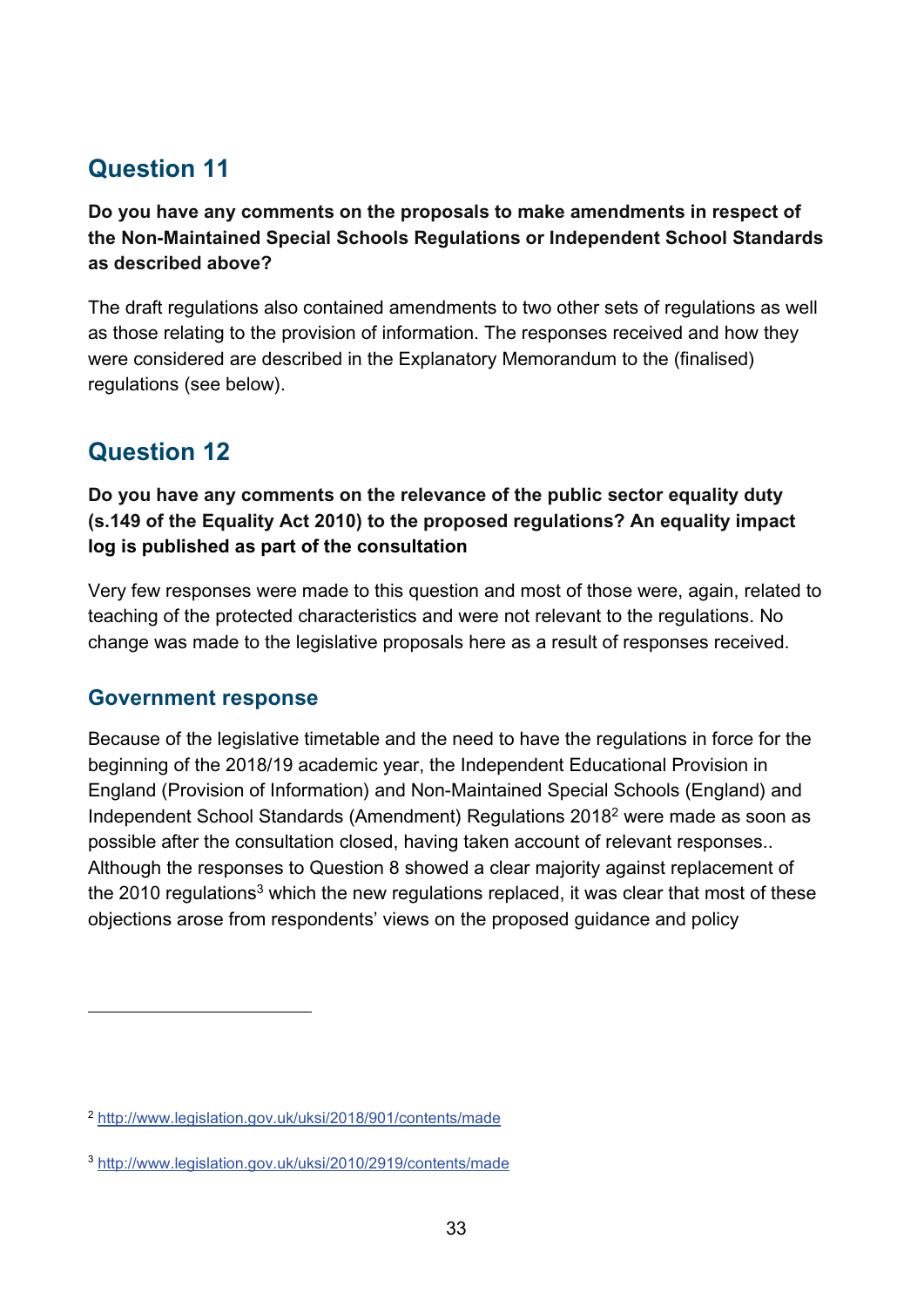statement, the contents of which had no specific connection with the proposed regulations.

The final regulations can be found at:

#### <http://www.legislation.gov.uk/uksi/2018/901/contents/made>

and came into force on 1 September 2018. Their contents are substantively as in the draft version published for consultation, except in one respect – the regulations as made include a provision to ensure that when a school has premises at more than one location, details of those premises are provided at both the initial return and annual return. Further details about the consultation response are included in the Explanatory Memorandum for the regulations, which is also published at the location specified above.

After the consultation had ended, the equalities log published with the consultation was revised so that ministers were able to consider two further equalities issues which were known about, although not raised in the responses. One was that a greater depth in due diligence checks may have a greater impact on persons of certain faiths or race because a greater proportion of them may be prevented from being registered as the proprietor of independent schools through holding views incompatible with the independent school standards. The other was that the addition of the requirement for checks on staff, supplied by employment businesses, who have lived or worked overseas may well affect people who are of certain races more than others, because they are more likely to have lived and worked outside the UK. However, the department's view was that the need to safeguard children outweighs any potential detriment to the staff involved, by ensuring that suitability checks on all staff are as complete as possible.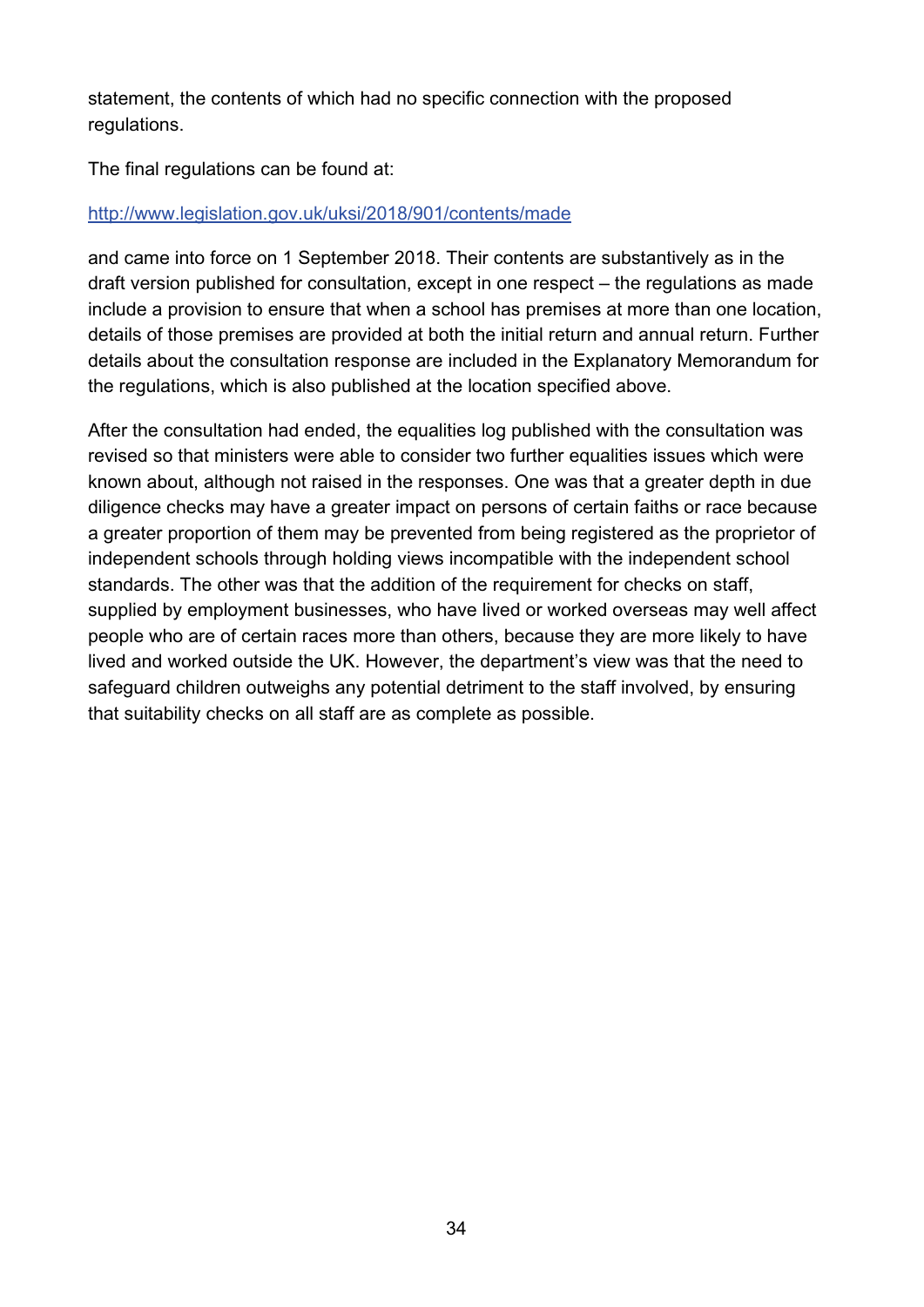# <span id="page-34-0"></span>**Next steps**

The finalised guidance on the independent school standards and the policy statement on regulatory and enforcement action are published alongside this government response document on the gov.uk website.